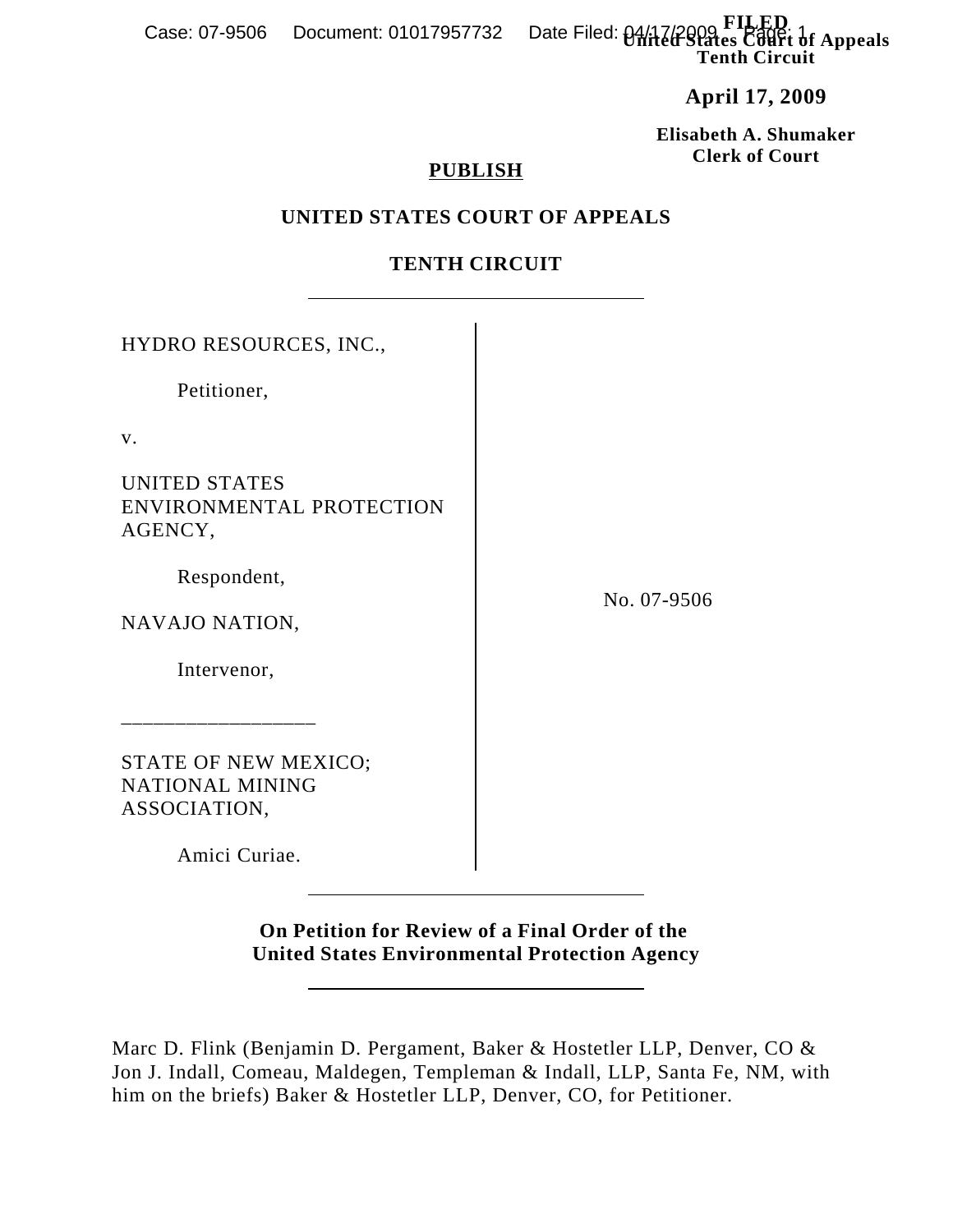David A. Carson (Ronald J. Tenpas & John C. Cruden, with him on the briefs), U.S. Department of Justice, Environment & Natural Resources Division, Denver, CO, for Respondent.

Paul E. Frye (Louis Denetsosie, Attorney General, Navajo Nation Department of Justice, Window Rock, AZ & Jill E. Grant, Nordhaus Law Firm, LLP, Washington, DC, with him on the briefs), Frye Law Firm, P.C., Albuquerque, NM, for Intervenor.

Gary K. King, Attorney General, Christopher D. Coppin, Assistant Attorney General, Albuquerque, New Mexico, and Hilary C. Tompkins, Office of the Governor, Santa Fe, New Mexico, filed an Amicus Curiae brief for the State of New Mexico.

Anthony J. Thompson and Christopher S. Pugsley, Thompson & Simmons, PLLC, Washington, D.C., filed an Amicus Curiae brief for National Mining Association in support of Petitioner.

Before **LUCERO** and **EBEL**, Circuit Judges, and **FRIZZELL,**\* District Judge.

**EBEL**, Circuit Judge.

Petitioner Hydro Resources, Inc. ("HRI") challenges a February 6, 2007,

U.S. Environmental Protection Agency ("EPA") Land Status Determination, in which EPA concluded that certain land owned by HRI in the "checkerboard" area of northwestern New Mexico—the so-called "Section 8" land—is "Indian country." EPA's Determination subjects HRI's proposed uranium mine to EPA regulation under the Safe Drinking Water Act ("SDWA"), 42 U.S.C. §§ 300f–

<sup>\*</sup> The Honorable Gregory Frizzell, United States District Judge, Northern District of Oklahoma, sitting by designation.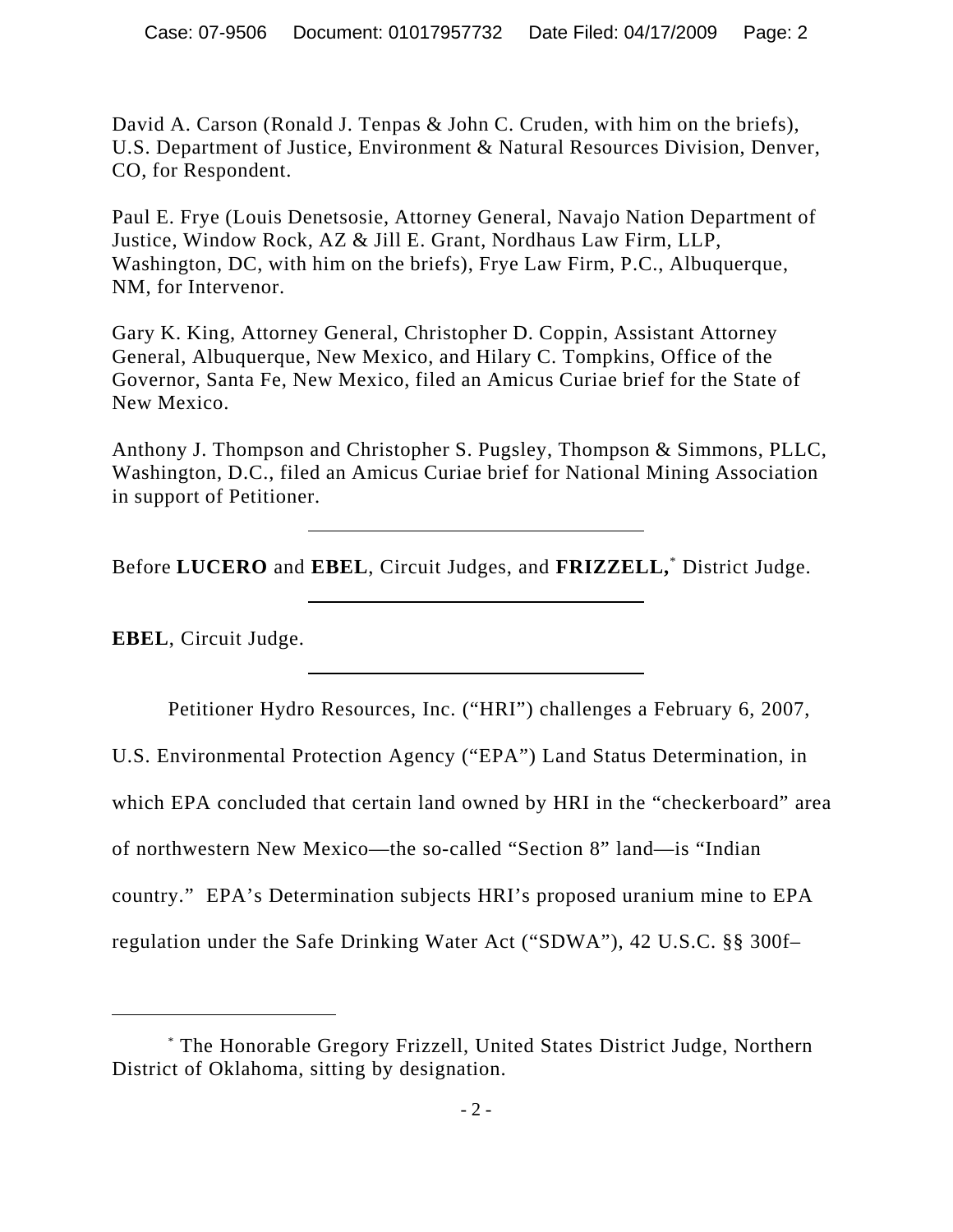300j(26), rather than regulation by the New Mexico Environmental Department ("NMED").

EPA's regulations implementing the SDWA define Indian lands by reference to 18 U.S.C. § 1151. That section defines "Indian country" as (1) reservations, id. § 1151(a), (2) "dependent Indian communities," id. § 1151(b), and (3) allotments, id.  $\S 1151(c)$ .<sup>1</sup> The pertinent provision here is  $\S 1151(b)$ . After a notice and comment period and consultations with the Department of the Interior ("DOI") and the Navajo Nation, EPA determined that the Section 8 land is located within a dependent Indian community. Under our precedents, we agree with EPA's conclusion and, accordingly, we deny HRI's petition.

## **I. BACKGROUND**

## **A. The Section 8 Land and the "Checkerboard"**

HRI, a non-Indian mining corporation, intends to operate a uranium mine in McKinley County, New Mexico. See HRI, Inc. v. EPA, 198 F.3d 1224, 1231 (10th Cir. 2000).<sup>2</sup> Specifically, HRI seeks to mine within the confines of 160

<sup>&</sup>lt;sup>1</sup>The first category of Indian country, reservations, "refer[s] to land set aside under federal protection for the residence of tribal Indians, regardless of origin." Felix S. Cohen's Handbook of Federal Indian Law 34 (Rennard Strickland ed., 1982). The third category, Indian allotments, "has a reasonably precise meaning, referring to land owned by individual Indians and either held in trust by the United States or subject to a statutory restriction on alienation." Id. at 40.

<sup>2</sup> HRI has secured a Nuclear Regulatory Commission license to conduct uranium mining on the Section 8 land.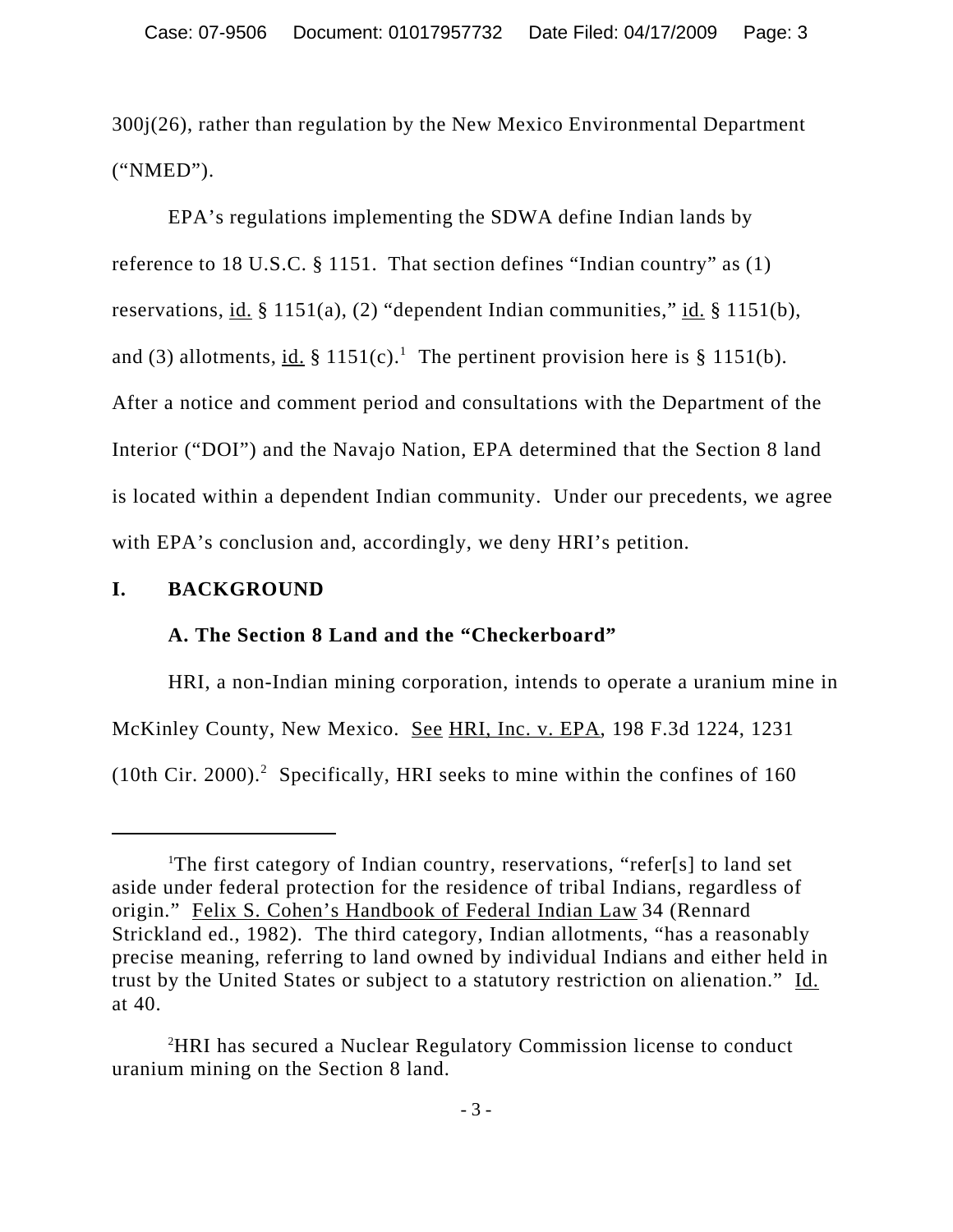acres of land that it owns in fee in the southeast portion of Section 8, Township 16N, Range 16W. Id. HRI acquired the land from United Nuclear Corporation ("UNC"), which had purchased the land from the United States in 1970; HRI also purchased, at that time, UNC's patents for uranium-mining claims on the Section 8 land. The United States owns in fee simple the remainder of Section 8. Id.

No one lives on the Section 8 land. Gallup, the largest city in McKinley County, lies approximately 11 miles southwest of the Section 8 land, while the Navajo town of Church Rock lies approximately 6 miles south of the land. HRI pays annual property taxes on the Section 8 land to McKinley County. New Mexico maintains the only access road to Section 8, State Highway 566, while McKinley County shares responsibility with the federal government for the other roads in the area. McKinley County also provides fire, police, emergency, and school services to those living in the surrounding area. Meanwhile, should HRI's uranium operations ever begin, Public Service Company of New Mexico will provide electricity, and the New Mexico State Water Engineer has approved HRI's request for water rights.

Section 8 is located in the checkerboard area of northwestern New Mexico, where federal land grants created a "pattern of mixed Indian and non-Indian land title."  $\overline{HRI}$ , 198 F.3d at 1231.<sup>3</sup> The Section 8 land is located near, but not within,

<sup>3</sup> To encourage railroad construction—which required massive initial capital outlays—the federal government granted land directly to certain railroads in the (continued...)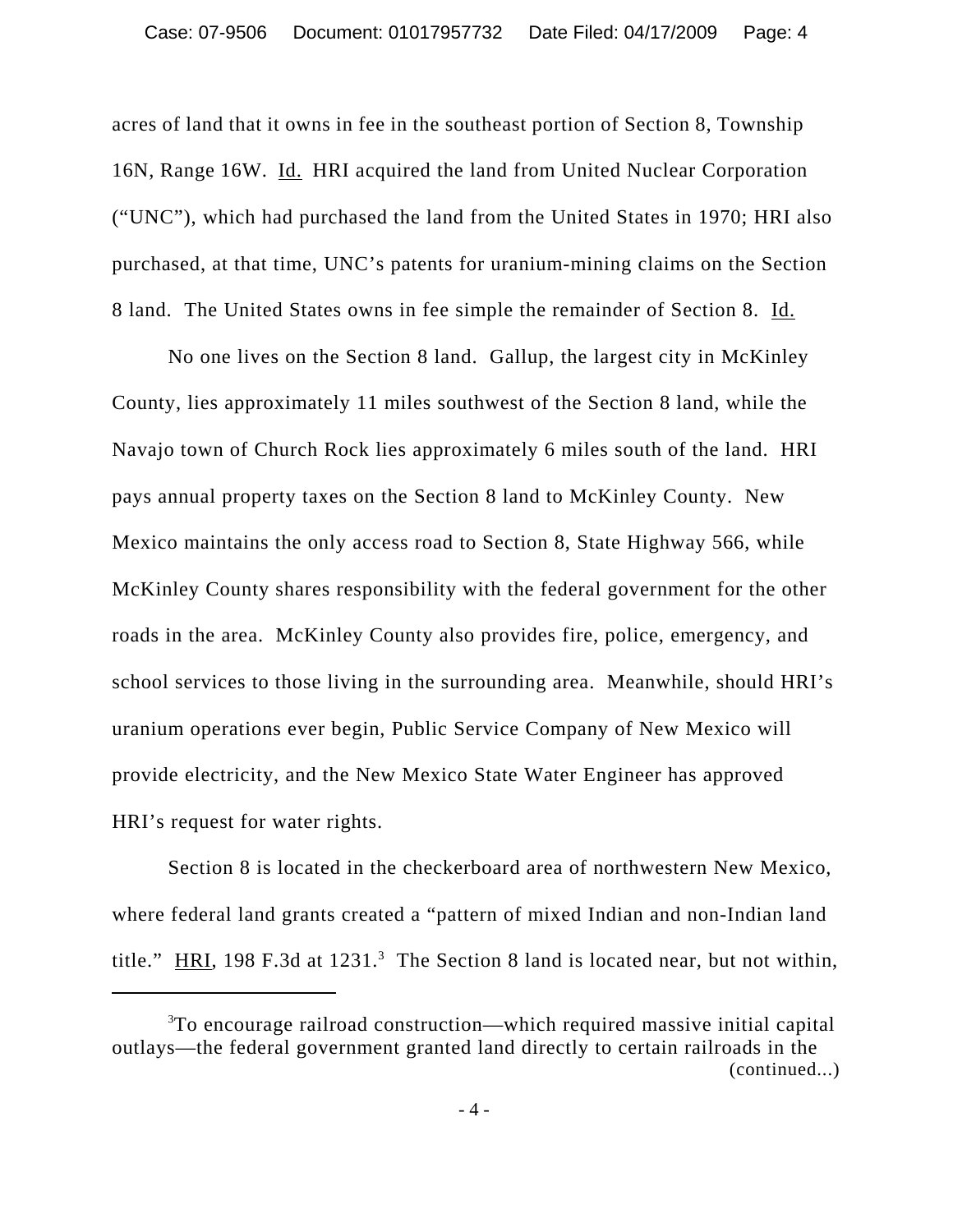the Navajo reservation. Instead, it is within the jurisdiction of the Eastern Navajo Agency and the geographic bounds of the Church Rock Chapter (the "Chapter") of the Navajo Nation.<sup>4</sup>

The area surrounding Section 8 is "often referred to as the 'EO 709/744 area' because of its establishment as an Indian reservation under two executive orders bearing those numbers" which were issued in 1907 and 1908. Id. Just a few years later, however, those two executive orders were superseded by two additional executive orders "which restored unalloted lands [in that particular tract] to the public domain." Id. The latter executive orders thereby terminated

4 The Eastern Navajo Agency is an administrative arm of the Bureau of Indian Affairs ("BIA"). This Agency, which also superintends the Church Rock Chapter, "approves or disapproves contracts, leases and other agreements, easements, permits, etc., involving Navajo Tribal trust lands, individual Indian allotments, natural resources, water and other uses of Navajo Nation trust assets." (R. doc. 1 at 7.)

 $\delta$ (...continued)

<sup>1860</sup>s and 1870s. See Richard White, "It's Your Misfortune and None of My Own": A New History of the American West 246–47 (1993) ("In the midnineteenth century, railroads confronted westerners with a frustrating paradox. . . . [D]evelopment would be slow and unrewarding without railroads, but until development took place, railroads could not make a profit . . . ."). These grants typically consisted of alternating one-mile-square parcels on each side of the planned line for the railroad tracks; hence the comparison to a checkerboard. These "[f]ederal land grants initiated the first burst of western railroad building in the middle and late 1860s." Id. at 246.

Thereafter, in 1928, Congress authorized the United States to purchase certain parcels of land owned by the Santa Fe Railroad Company in the region surrounding Section 8. Act of May 29, 1928, 45 Stat. 883, 899-900 ("1928 Act"). Those lands were to be held in trust by the United States for the benefit of the Navajo tribe or for individual Navajo allottees.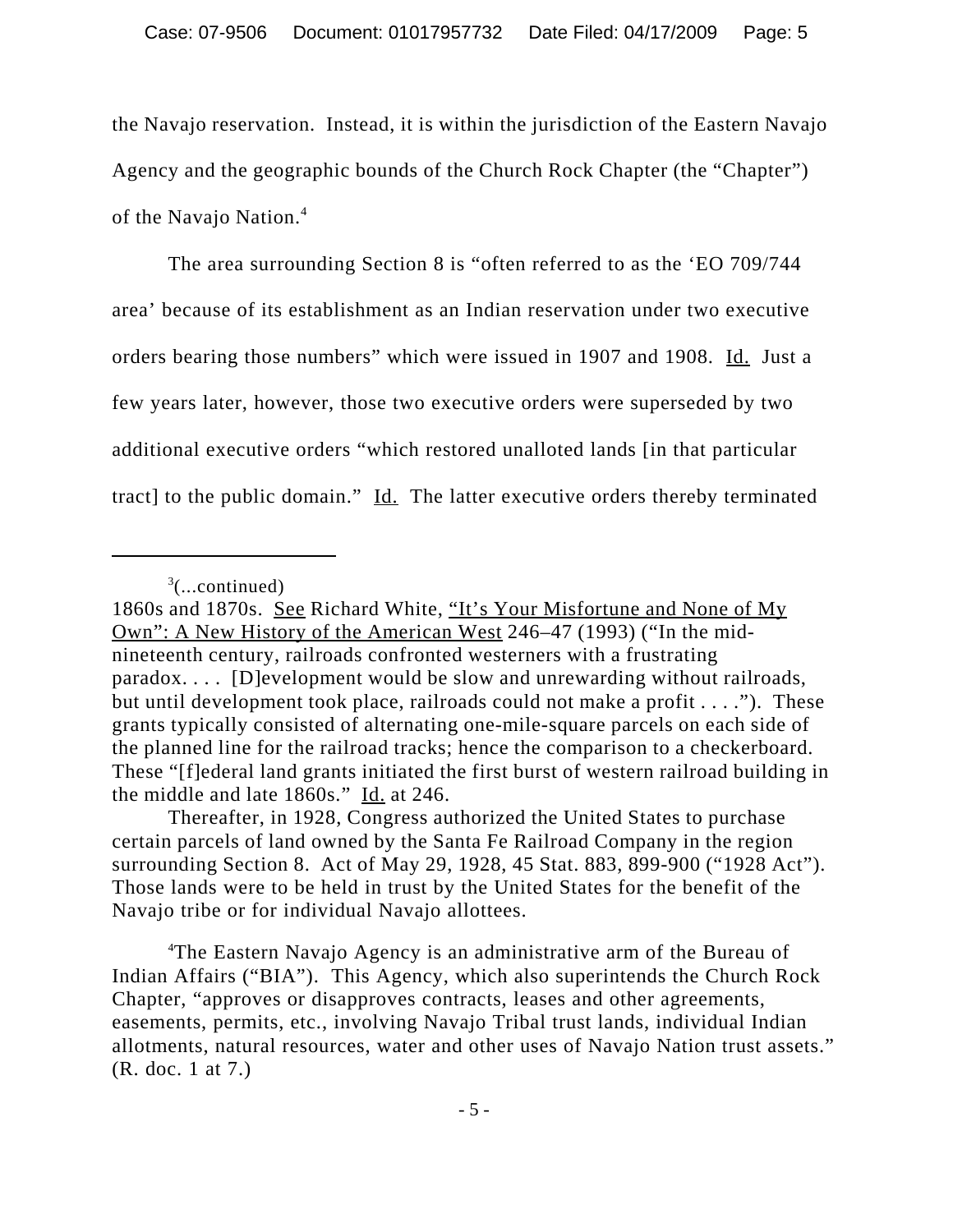the reservation status of the "EO 709/744" tract. See Pittsburg & Midway Coal Mining Co. v. Yazzie ("Yazzie"), 909 F.2d 1387, 1419 (10th Cir. 1990). In Yazzie, this court concluded that the entire EO 709/744 area was not a de facto reservation and recognized the complicated jurisdictional status of the checkerboard lands. Id. at 1421. Thereafter, in Pittsburg & Midway Coal Mining Co. v. Watchman ("Watchman"), 52 F.3d 1531, 1542–45 (10th Cir. 1995), abrogated in part on other grounds by Alaska v. Native Village of Venetie Tribal Government, 522 U.S. 520 (1998), this court entertained the possibility that land in the checkerboard could constitute a "dependent Indian community" under 18 U.S.C. § 1151(b).

#### **B. The Church Rock Chapter**

As noted above, the Section 8 land falls within the bounds of the Church Rock Chapter. The Chapter is a local government organization of the Navajo Nation, authorized by the Navajo Nation Local Governance Act, see 26 N.N.C. § 1, to provide "for the general health, safety and welfare of the Chapter membership," id. § 2.22. The Navajo Nation officially certified the Chapter on December 5, 1955.

The bounds of the Chapter encircle a land base of over 57,000 acres, 78% of which is held in trust for the Navajo or individual Navajos by the BIA. The lands which the BIA holds in trust were originally purchased by the United States from the Santa Fe Railroad Company for the Navajo tribe or for individual Navajo

- 6 -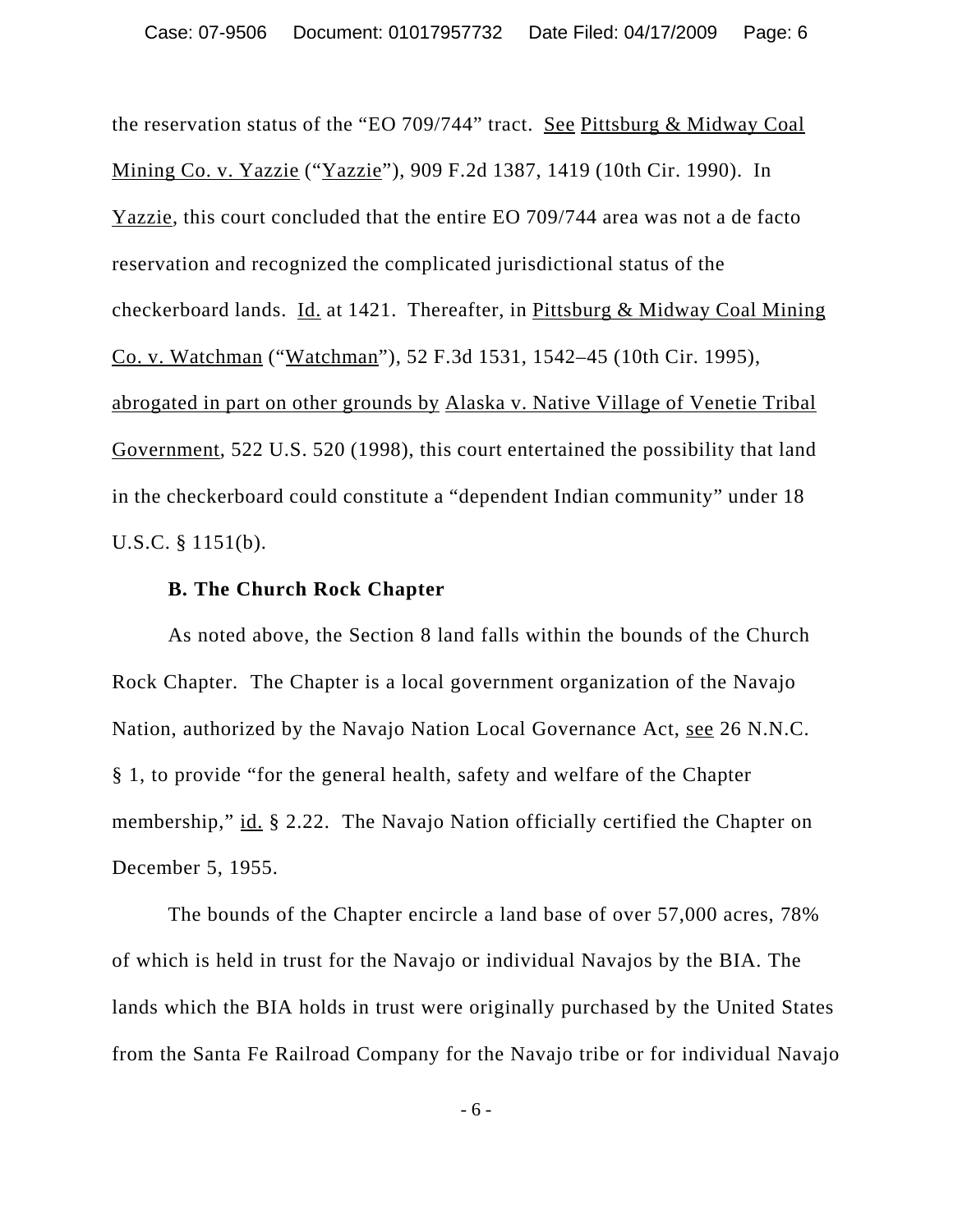allottees pursuant to the Act of 1928. Around 10% of the Chapter land is held by the Bureau of Land Management ("BLM") (and used almost exclusively by Navajos), 6% is privately owned, and 2% is owned in fee by the Navajo Nation.

While the Section 8 land has no inhabitants, members of the Chapter live in adjacent areas. The Chapter's social and political nerve center, the Chapter House, "is located about three miles east of the city limits of Gallup" (R. doc. 1 at 9) and approximately six miles south of the Section 8 land. A Head Start center, elementary school, several churches, and various other buildings housing Chapter, tribal, and BIA entities surround the Chapter House. These facilities serve the 2,800 or so (according to 2000 U.S. Census data) inhabitants of the Chapter's land. Over 97% of those inhabitants are Navajos; most of the non-Indians living on the Chapter land are married to Navajos. A majority of the inhabitants speak Navajo. Primarily, the Chapter's residents raise livestock as a livelihood. Many supplement their income with earnings from "traditional self-employment: jewelry making, silversmithing, sewing, stone carving, wood carving, and weaving." (R. doc. 44 at 9.) Some Chapter residents commute to Gallup for work.

"Neither the unincorporated Churchrock Chapter nor the Navajo tribal government provides any infrastructure or basic services to Section 8." (R. doc. 4 at 2; see also doc. 6 at 2.) However, the Navajo Nation provides a variety of services to the residents of the Church Rock Chapter. For example, the Nation

- 7 -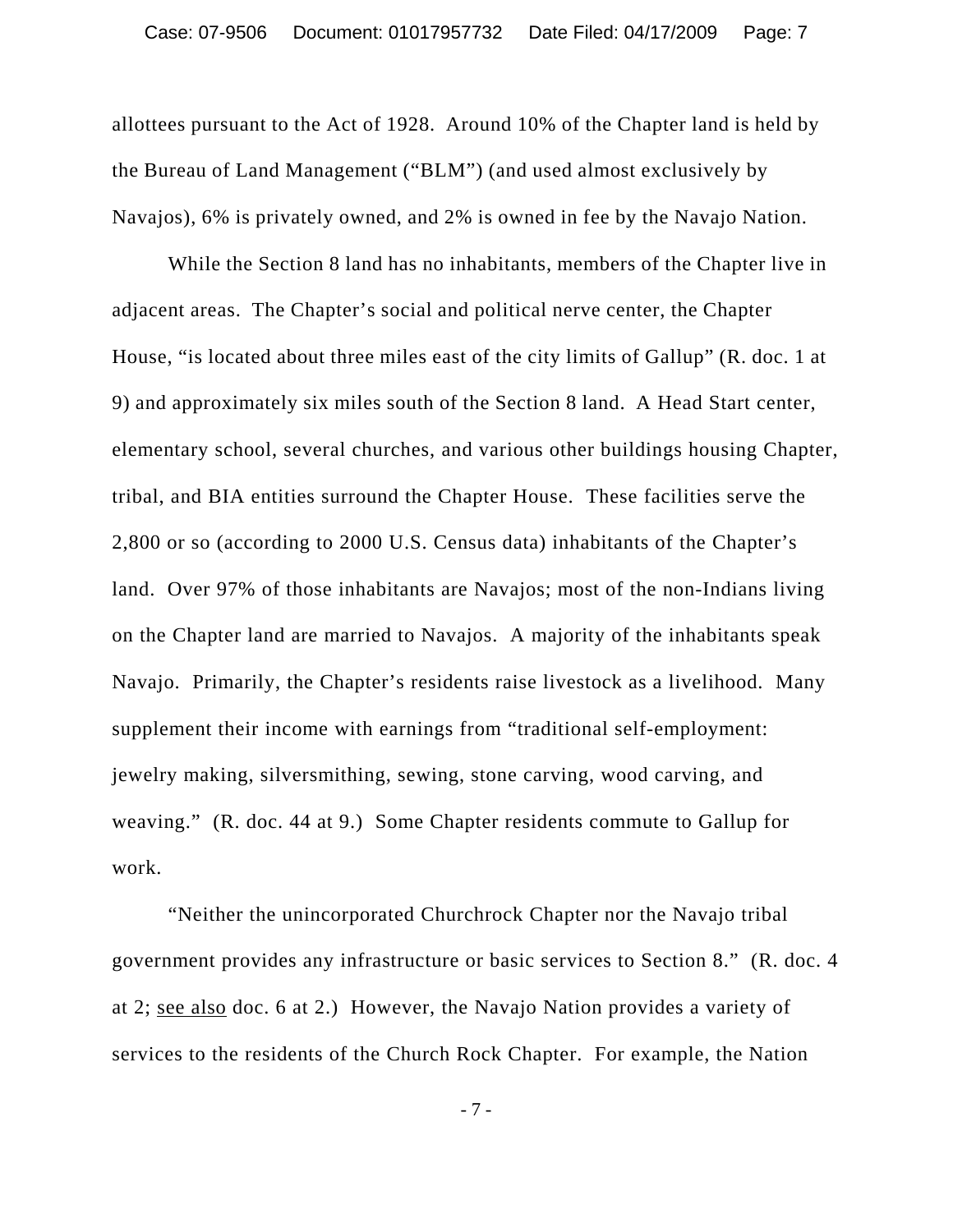polices the Chapter, although the Chapter makes up its own Navajo judicial district. The Navajo Nation also provides electricity, drinking water, wastewater treatment, and other utilities. The federal government complements these services, providing social services, natural resource management, grazing management and permitting, housing development, health services, economic development grants, law enforcement improvement grants, and education programs. Additionally, the Chapter itself also offers some services to its residents. The State of New Mexico services the main road through the Chapter and buses some Chapter students to school in Gallup. Public Service Company of New Mexico provides natural gas to Chapter residents.

### **C. The Safe Drinking Water Act**

The SDWA, 42 U.S.C. §§ 300f–300j(26), establishes nationwide minimum drinking water protection standards. See H.R. Rep. No. 93-1185, at  $1-2$  (1974), reprinted in 1974 U.S.C.C.A.N. 6454, 6454–55; see also HRI, 198 F.3d at 1232. Those standards are implemented by EPA, which in many instances delegates certain regulatory prerogatives to states and Indian tribes. See HRI, 198 F.3d at 1232; <u>see generally</u> 42 U.S.C. §§ 300g-1 & 300h-1.<sup>5</sup> As part of the SDWA,

<sup>5</sup> Section 300h-1(b) explicates the process by which a state may take "primacy" (primary responsibility for implementing and enforcing a SDWA program that complies, at minimum, with the provisions of § 300h). Should EPA "disapprove<sup>[]</sup> a State's program (or part thereof) . . . [or] determine<sup>[]</sup> . . . that a State no longer meets the requirements . . . or if a State fails to submit an application" for primacy, EPA must instead promulgate regulations that prescribe (continued...)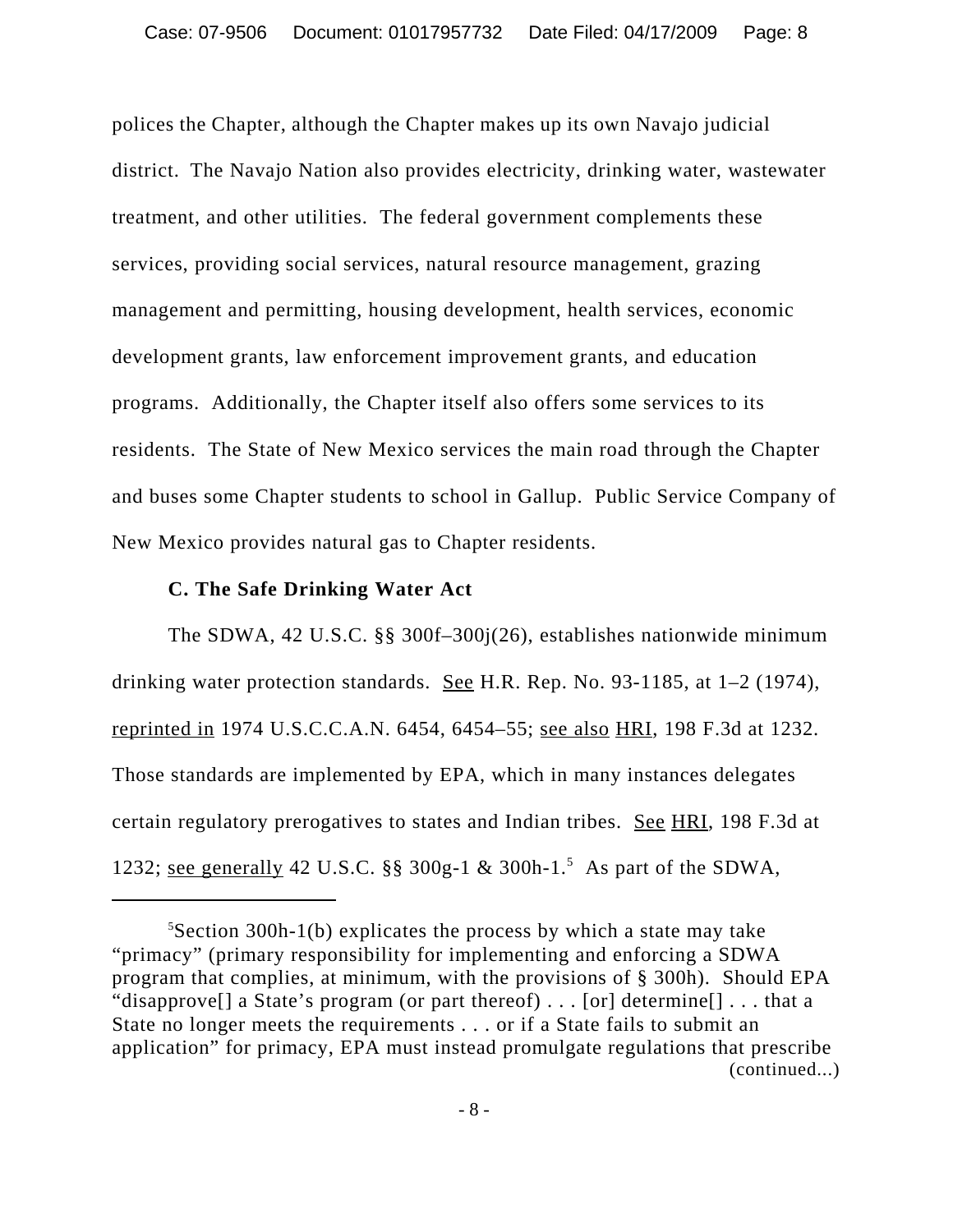Congress instructed EPA to prescribe an underground injection control ("UIC")6 program for all lands in the United States, including Indian lands, in order "to prevent underground injection which endangers drinking water sources." 42 U.S.C. § 300h(b)(1).

By statutory default, EPA typically has primary enforcement responsibilities for lands that fall within 40 C.F.R. § 144.3's definition of "Indian lands" until a tribe has secured "Treatment as a State" ("TAS") status and primacy over its lands. That regulation, 40 C.F.R. § 144.3, states that "Indian lands" means "'Indian country' as defined in 18 U.S.C. 1151." Where a dispute exists as to the "Indian country" status of land, EPA administers the UIC program until a final determination can be made. See 53 Fed. Reg. 43096, 43097 (Oct. 25,

 $5$ (...continued)

6 "[U]nderground injection . . . means the subsurface emplacement of fluids by well injection . . . . "42 U.S.C. § 300h(d)(1). In-situ leach uranium mines, of the type HRI proposes to operate on Section 8, require underground injection. "Instead of manually excavating the rock from underground as in conventional mining and placing it in large piles on the surface, water wells are used, very much like those for a home. Oxygen is added to the native ground water from the orebody, and that water is continuously recirculated until most of the uranium is recovered." (R. doc. 15c app. II at  $1, 3-4$ .)

a § 300h-compliant program for that state. 42 U.S.C. § 300h-1(c).

In a 1986 amendment, 42 U.S.C. § 300h-1(e), Congress provided for Indian tribe "primacy" under specified circumstances. Until a tribe assumes primacy—after EPA has conferred Treatment as a State ("TAS") status on the tribe, see 42 U.S.C. § 300j-11—the "currently applicable" state or federal default UIC regulations continue to apply. See 42 U.S.C. § 300h-1(e).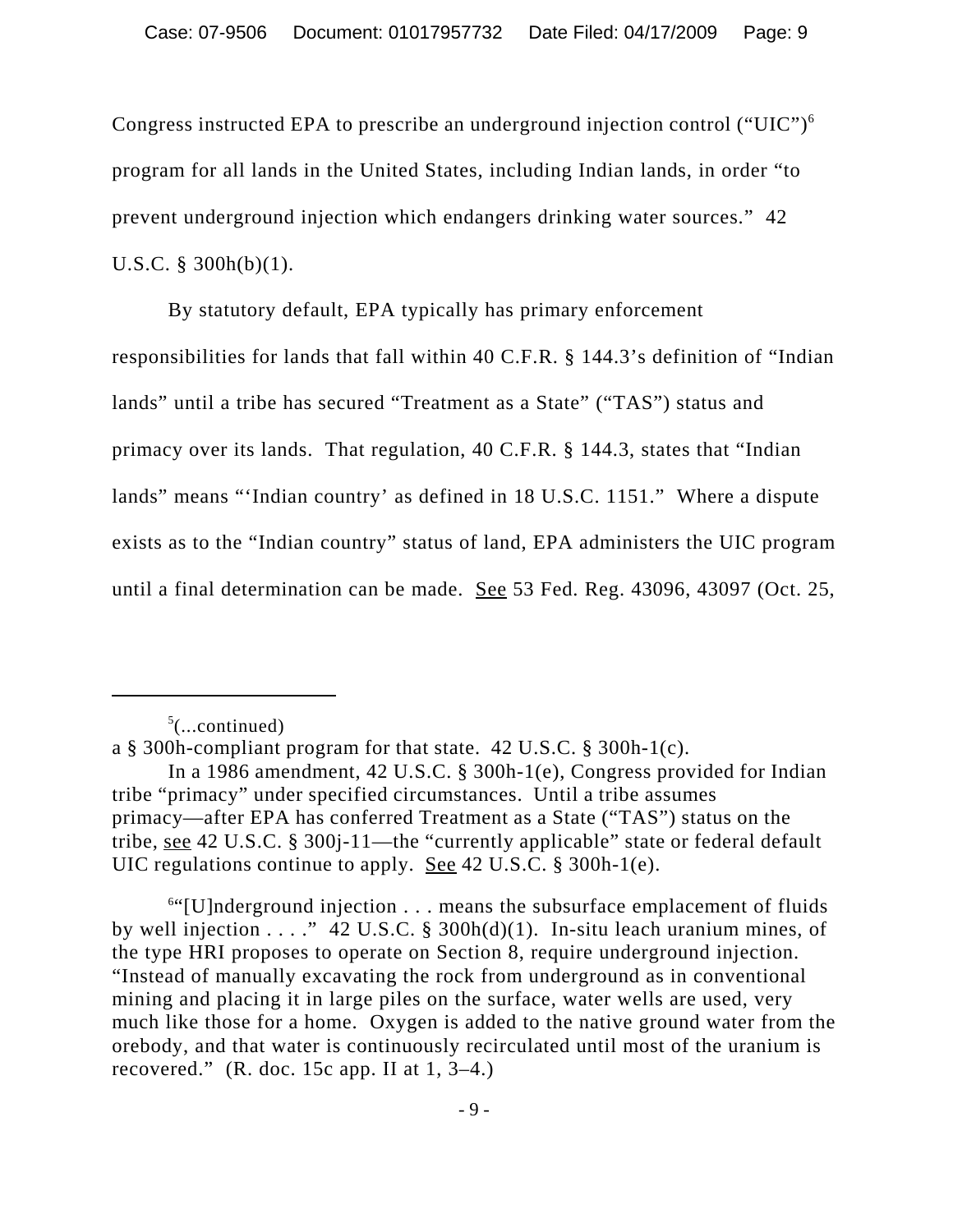1988);<sup>7</sup> see also HRI, 198 F.3d at 1233. Accordingly, EPA administers the UIC program for Indian lands in New Mexico, with the exception of those lands under the purview of tribes that have secured TAS status and primacy. See HRI, 198 F.3d at 1232; 40 C.F.R. 147.1603 ("The UIC program for all classes of wells on Indian lands in New Mexico . . . is administered by EPA."). Meanwhile, EPA has approved New Mexico's UIC program; hence, elsewhere in the State of New Mexico, NMED regulates the type of UIC wells that HRI seeks to operate here. See 40 C.F.R. §§ 147.1600–147.1601; see also 48 Fed. Reg. 31640 (July 11, 1983).

# **D. Regulation of the Section 8 Land Under the SDWA**

Although EPA approved the Navajo Nation for TAS and for primacy in 1994, see HRI, 198 F.3d at 1232–33, the two UIC programs at issue here are the EPA-administered program for Indian lands in New Mexico, see 40 C.F.R. § 147.1603, and the NMED program, see id. §§ 147.1600–147.1601.<sup>8</sup> In

<sup>&</sup>lt;sup>7"</sup>[T]he definition of Indian lands adopted for the UIC program is set forth in 40 CFR 144.3. Whatever definition is chosen, there will be disagreements about whether particular lands fall within the definition.  $\ldots$  In order to ensure regulation of injection wells and minimize any disruption, pending the resolution of jurisdictional disputes, EPA will implement the Federal UIC program for disputed lands." 53 Fed. Reg. at 43097 (emphasis added).

<sup>&</sup>lt;sup>8</sup>As explained by the **HRI** court,

After Congress in 1986 authorized EPA to treat Indian tribes as states for SDWA purposes, the agency approved the Navajo Nation, in 1994, for [TAS] with respect to "all lands located within the exterior boundaries of the Navajo Reservation . . . all satellite reservations . . . (continued...)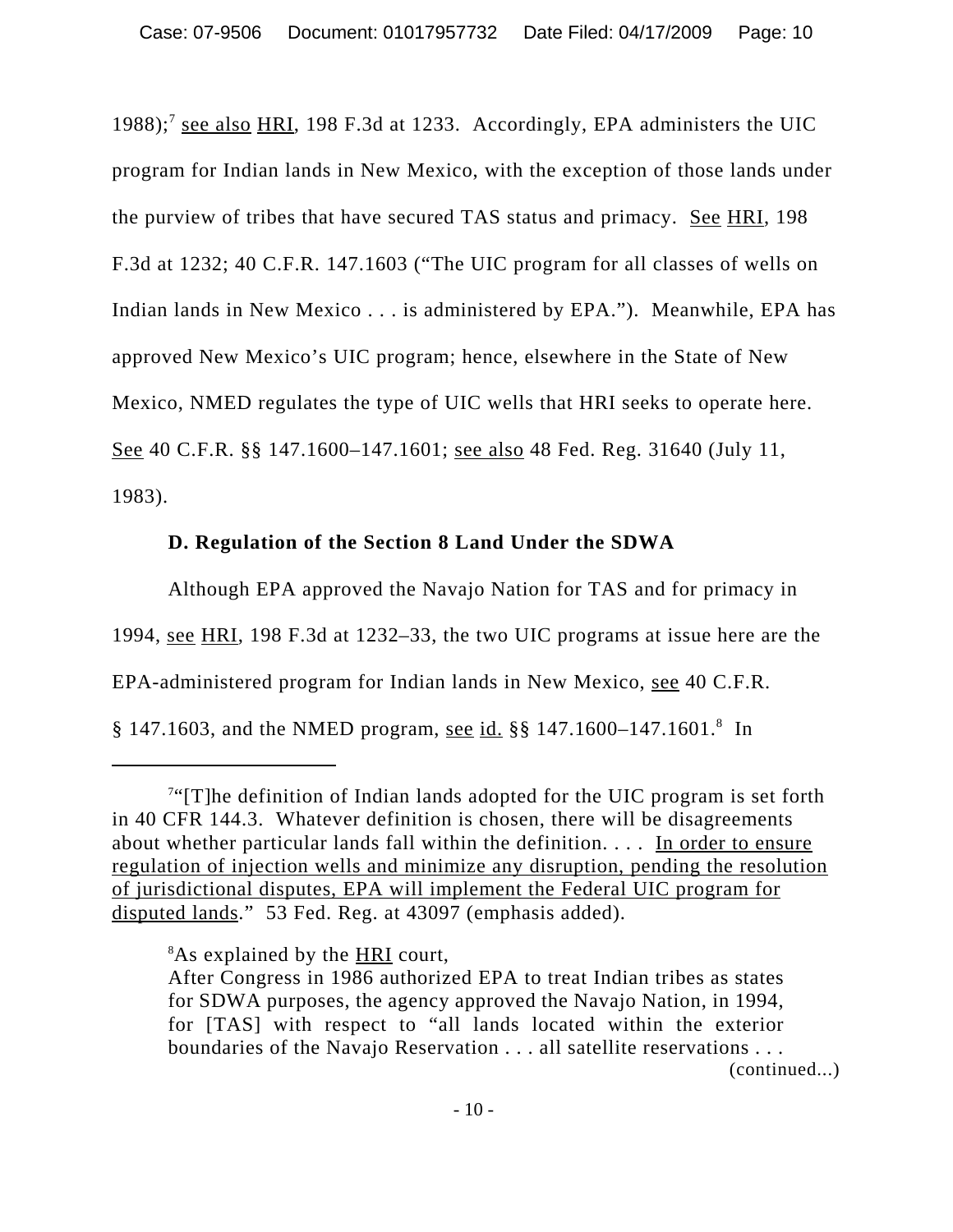approving New Mexico's SDWA application for primacy, EPA recognized the geographic reach of the NMED UIC program to be statewide, except as to Indian lands. See 48 Fed. Reg. at 31640. This exception to the geographic reach of the NMED UIC program led to the dispute here, which is now in its second stage.

The first stage of the dispute stemmed from EPA's decision that the jurisdictional status of the Section 8 land was in dispute. Prior to that decision, the NMED had already approved HRI's request for a UIC permit for the Section 8 land in 1989. But the Navajo Nation submitted a letter in October 1996 to EPA, asserting that Section 8 was located within "Indian country" and thus fell outside the bounds of NMED's regulatory jurisdiction. EPA, in turn, requested additional information about the jurisdictional issue from both the NMED and the Navajo Nation. In the meantime, however, EPA stated that it had "determined that a dispute exists regarding the Indian country status of Section 8, and, therefore, HRI must obtain its federal SDWA permit for Section 8 from EPA as well." (R. doc. 13b at 96.) HRI and NMED appealed that determination to this court.<sup>9</sup>

<sup>8</sup> (...continued)

and the following lands outside the boundaries of the formal Navajo Reservation within the Eastern Navajo Agency: all Navajo tribal trust lands, all Navajo allotments, and all tribal fee lands and federal lands previously determined to be part of 'Indian country.'" EPA did not approve the Navajo Nation's TAS application with respect to private fee lands and state trust lands within the Eastern Navajo Agency . . . .

<sup>198</sup> F.3d at 1232–33 (emphasis added) (citations omitted).

<sup>9</sup> Simultaneously, HRI also appealed EPA's determination that Section 17, a (continued...)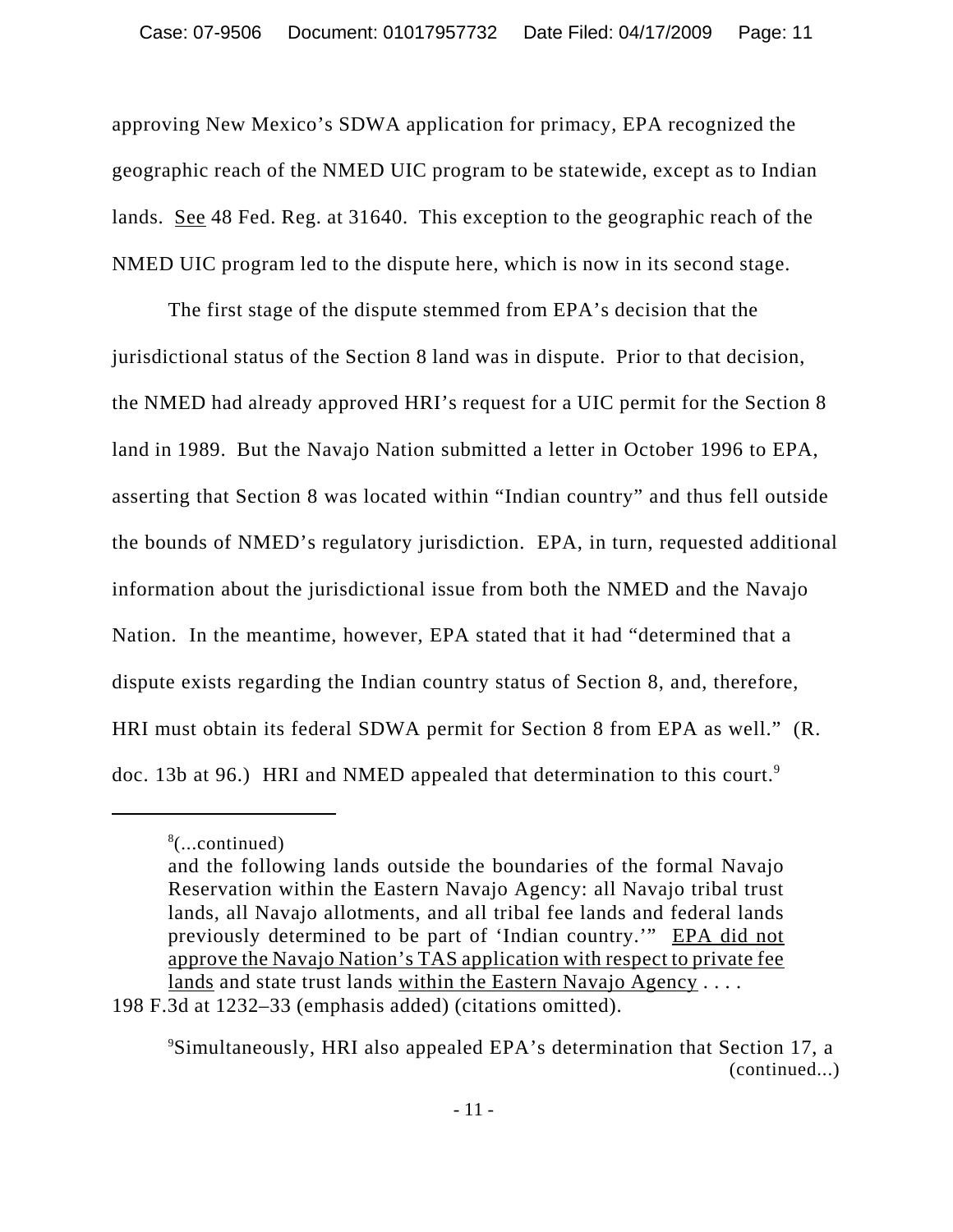On appeal, this court concluded that EPA had not erred in finding "a legitimate dispute as to the jurisdictional status of the lands in question." HRI, 198 F.3d at 1244. The court remanded the issue to EPA "for a final determination as to whether [the Section 8] land is a dependent Indian community under 18 U.S.C. § 1151(b)." Id. at 1254.

On remand, EPA issued a notice inviting public commentary on the issue. The small pool of comments revealed a variety of interests in both the jurisdictional issue and the broader issue of uranium mining near Navajo communities.EPA also consulted with the Navajo Nation.

Additionally, EPA sought the input of the DOI's Solicitor, summing up the question as follows: "As framed by [the Tenth Circuit], the precise issue for EPA in determining the status of HRI's land in Section 8, is whether the land is, or is part of, a 'dependent Indian community' as defined under 18 U.S.C. § 1151(b)." (R. doc. 47 at 2.) On November 3, 2006, the DOI Solicitor submitted its statement on the question ("DOI Opinion"). The Opinion concluded that the Section 8 land fell within the encincture of § 1151(b) because of the land's ties to the Church Rock Chapter community.

 $\sqrt[9]{$ ...continued)

parcel of land contiguous to Section 8 but held in trust for the Navajo by the United States, was "Indian country" under § 1151. See HRI, 198 F.3d at 1230–31.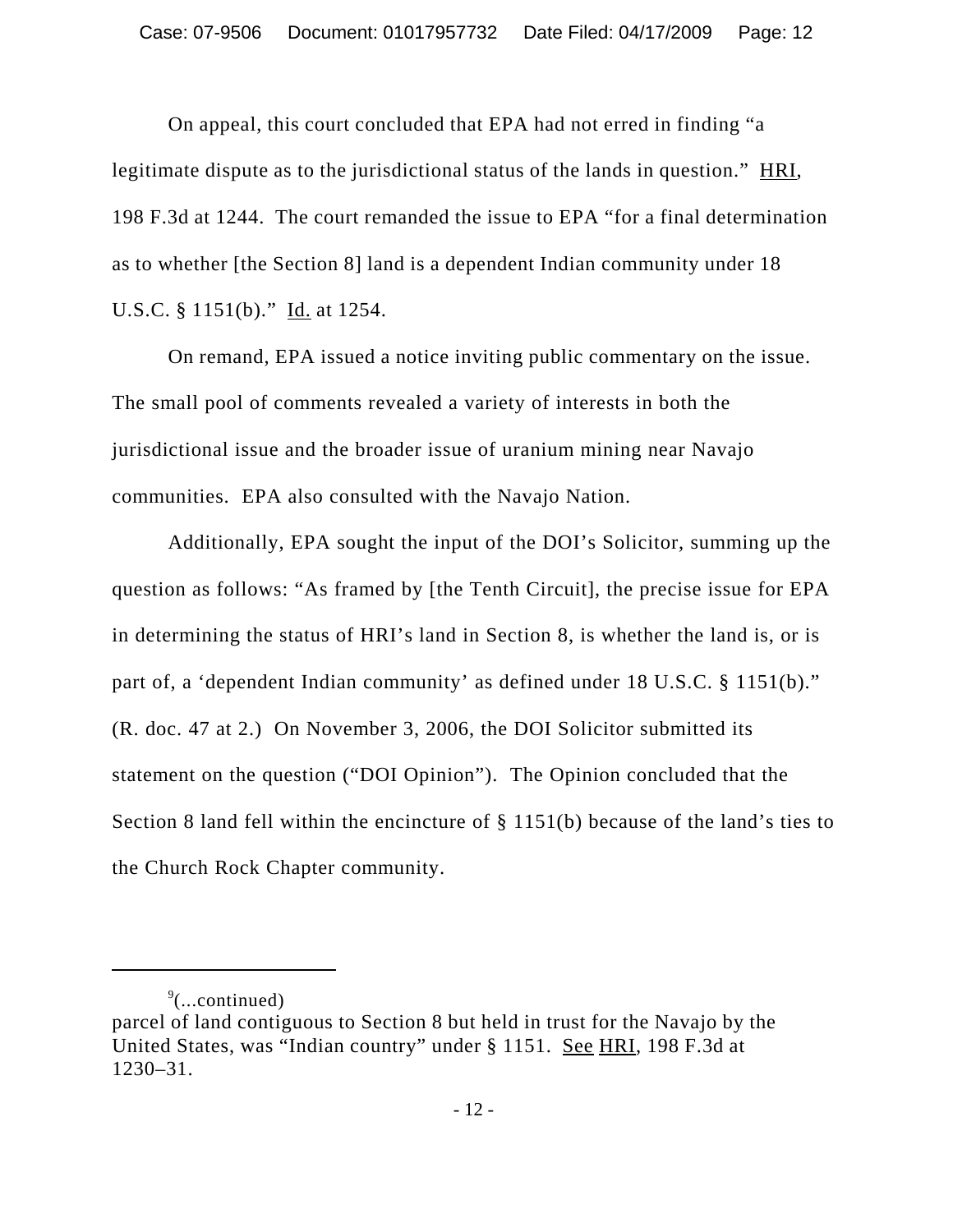After further analysis and investigation, EPA issued its Land Status Determination on February 6, 2007. The Determination reiterated much of the reasoning of the DOI Opinion. EPA ultimately concluded that "the Church Rock Chapter, which necessarily includes Section 8, is a 'dependent Indian community.'" (R. doc. 44 at 13.) Accordingly, the "EPA is the proper authority under the SDWA to regulate underground injections on HRI's Section 8 land." (Id.) HRI petitioned this court to review EPA's Determination.

#### **II. DISCUSSION**

#### **A. Jurisdiction**

This court has jurisdiction to review the EPA's final decision under 42 U.S.C. § 300j-7(a)(2). The EPA, however, challenges HRI's Article III standing to seek review of the Determination before this court. EPA reasons that because the Land Status Determination merely implicates which regulator (EPA or NMED) will enforce UIC regulations rather than what those regulations will be, HRI has suffered no harm; that is, because one of these two agencies will enforce the UIC regulations, it should not matter to HRI which of the two agencies it will be. However, we conclude that because "HRI must now obtain a permit from EPA prior to commencing underground injection on Section 8," HRI, 198 F.3d at 1237, after already obtaining a permit from New Mexico, HRI will almost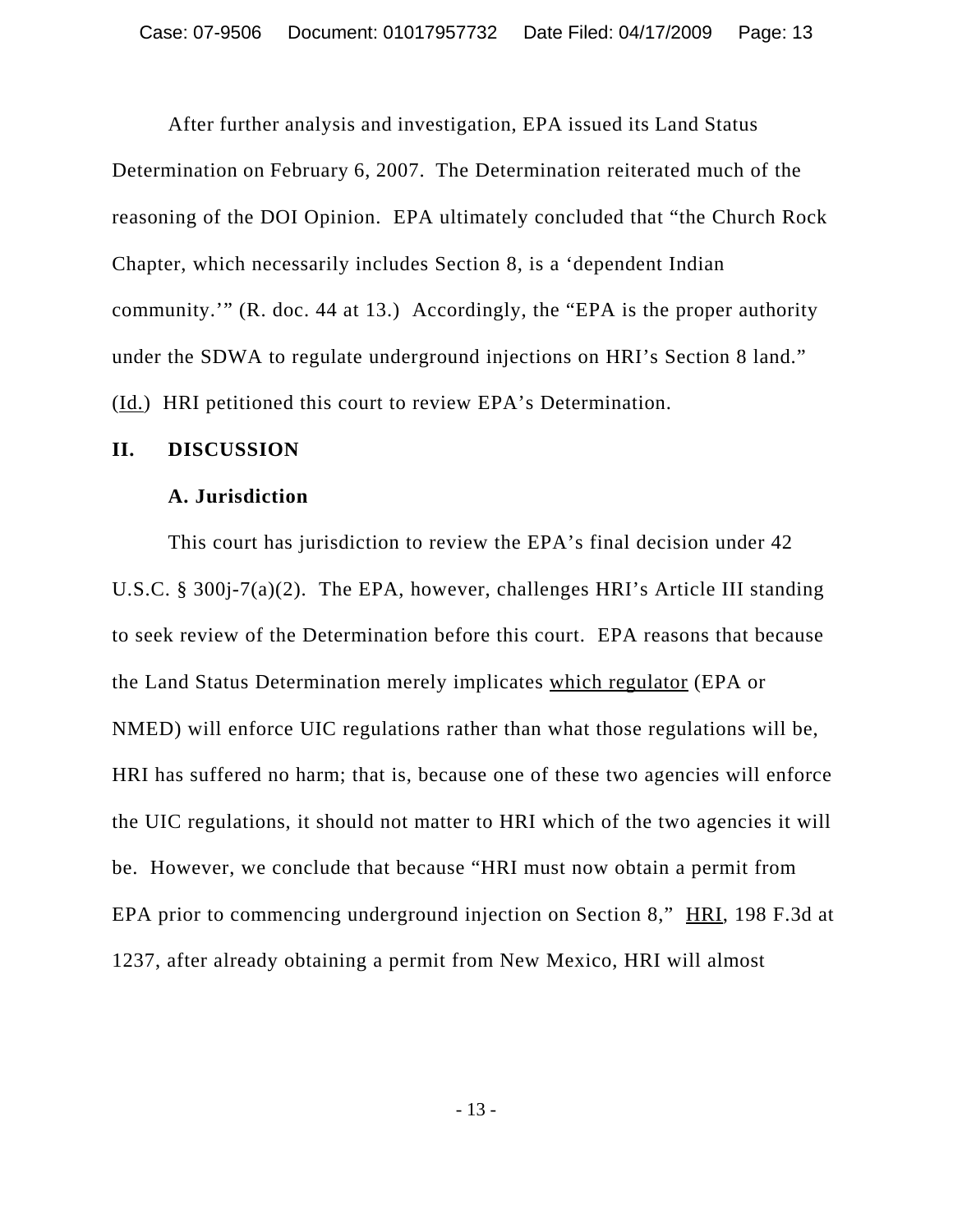certainly incur additional expenses if EPA, in fact, has properly asserted jurisdiction over Section 8. Therefore, we conclude that HRI has standing.<sup>10</sup>

To have Article III standing, "a litigant must demonstrate that it has suffered a concrete and particularized injury that is either actual or imminent, that the injury is fairly traceable to the defendant, and that it is likely that a favorable decision will redress that injury." Massachusetts v. EPA, 549 U.S. 497, 517 (2007). "The party invoking federal jurisdiction bears the burden of establishing these elements." Lujan v. Defenders of Wildlife, 504 U.S. 555, 561 (1992). Standing must be established even though the SDWA provides an expansive avenue for petitions for review. See Valley Forge Christian Coll. v. Ams. United for Separation of Church & State, Inc., 454 U.S. 464, 487 n.24 (1982) ("Neither the Administrative Procedure Act, nor any other congressional enactment, can lower the threshold requirements of standing under Art. III."); <u>see also Am.</u> Forest & Paper Ass'n v. U.S. EPA, 154 F.3d 1155, 1158 (10th Cir. 1998).

Here, only the "injury in fact" element is in dispute. The issue is whether HRI has suffered "an invasion of a legally protected interest which is (a) concrete and particularized; and (b) actual or imminent, not conjectural or hypothetical." Lujan, 504 U.S. at 560 (quotations, citations omitted). HRI argues that the EPA

 $10As$  EPA notes, standing was not at issue in the first  $HRI$  case because of New Mexico's involvement as a petitioner. Cf. Massachusetts v. EPA, 549 U.S. 497, 518 (2007) (holding that "[o]nly one of the petitioners needs to have standing to permit us to consider the petition for review").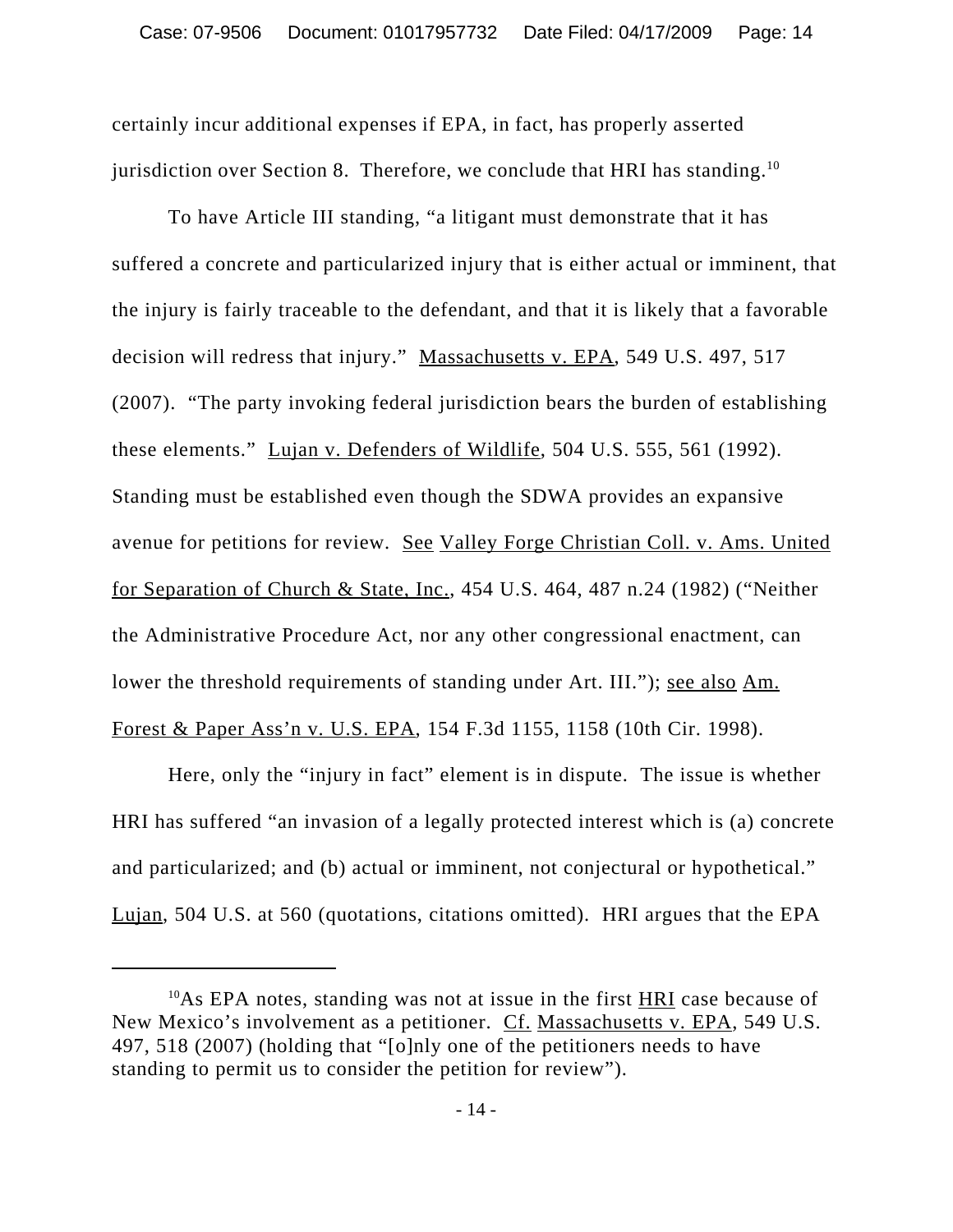Determination burdens HRI with the "cost of compliance with Federal regulations" and "prohibits HRI from renewing its UIC permit previously obtained from the State." (Pet'r Reply at 7, 8.) In other words, to proceed with its mining plans, HRI must expend the funds necessary to comply with the federal UIC regime.

We determine that the outlay of funds necessary to secure a UIC permit under the EPA-administered program constitutes an injury in fact. See Nat'l Collegiate Athletic Ass'n v. Califano, 622 F.2d 1382, 1386 (10th Cir. 1980) ("[O]ut-of-pocket cost to a business of obeying a new rule of government, or the unwanted result of the government rule whether or not [there was an associated] pecuniary loss" suffices as an "injury in fact." (citation omitted)). EPA has acknowledged "that requiring a federal permit for Section 8 will be disruptive to some degree, especially since NMED and HRI have assumed until recently that the NMED-issued permit would be effective  $\dots$ ." (R. doc. 13b at 97.) In addition to being disruptive, the permitting process could well be very expensive, inflicting an economic injury that surely confers standing on HRI. See Califano, 622 F.2d at 1389 ("[T]he cost of obeying the regulations constitutes injury."); see also Sac & Fox Nation of Mo. v. Pierce, 213 F.3d 566, 573 (10th Cir. 2000) (allegations of "particularized imminent economic injury" suffice for "injury in fact" element). Thus, HRI has standing to pursue review in this court and we may exercise jurisdiction under 42 U.S.C. § 300j-7(a)(2).

- 15 -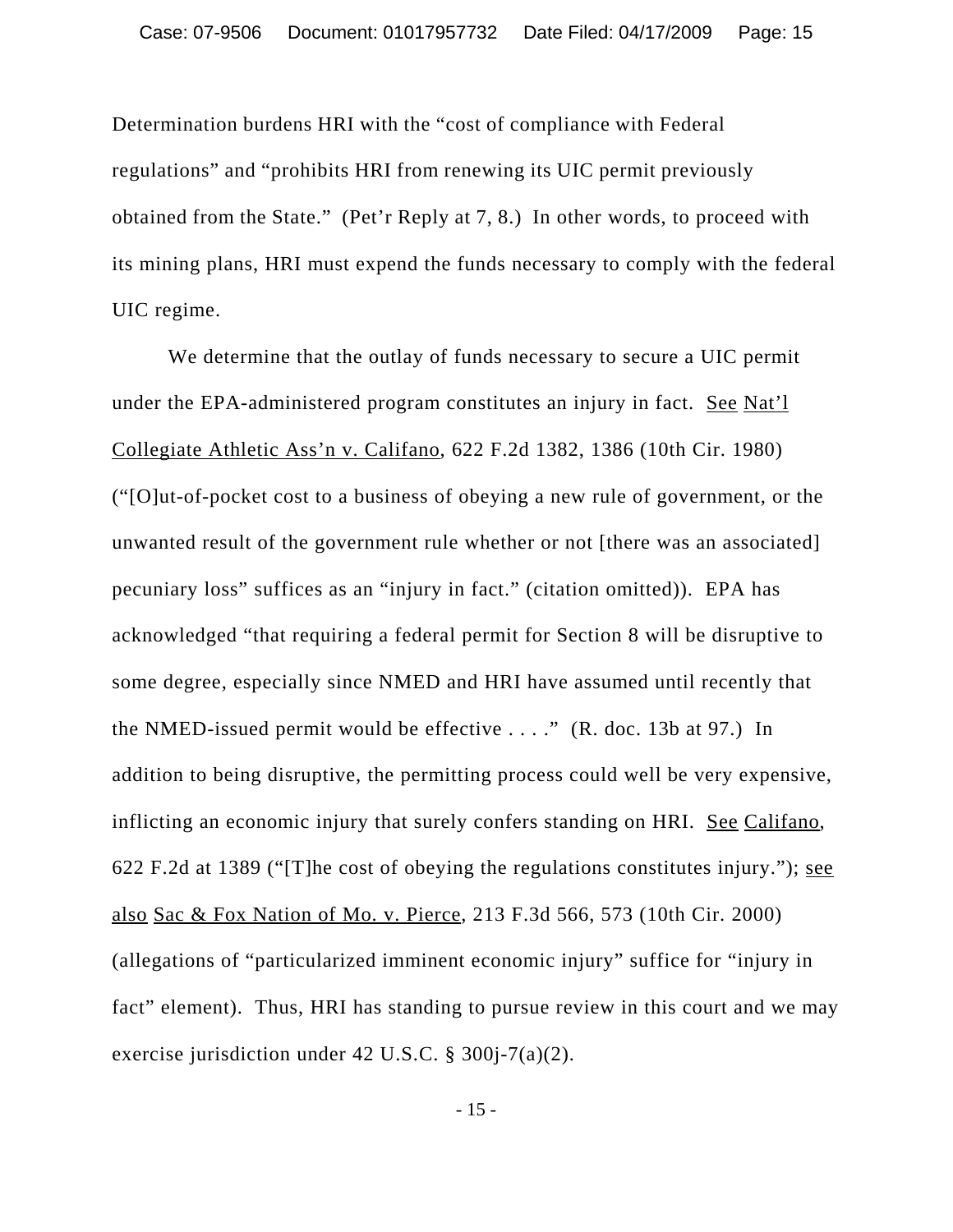## **B. Standard of Review**

EPA's determination that the Section 8 land is part of a dependent Indian community under § 1151(b) constitutes a determination that EPA has jurisdiction, under the SDWA, to regulate underground injections on that  $land.^1$  Therefore, we review the Land Status Determination "'to ascertain whether the [jurisdictional] decision has an adequate basis in law.'" City of Fort Morgan v. Fed. Energy Regulatory Comm'n, 181 F.3d 1155, 1159 (10th Cir. 1999) (quoting Cascade Natural Gas Corp. v. Fed. Energy Regulatory Comm'n, 955 F.2d 1412, 1415 (10th Cir. 1992) (further quotation omitted)). In our analysis of EPA's jurisdictional determination, "we are under no obligation to defer to the agency's legal conclusions." Id. (quotation omitted). See also Tulengkey v. Gonzales, 425 F.3d 1277, 1280 (10th Cir. 2005) (explaining that this court reviews an agency's legal conclusions de novo).

Even if Chevron deference does broadly apply to agencies' interpretations of their own jurisdiction and authority, such deference would not be appropriate in this case. See Chevron U.S.A., Inc. v. Natural Res. Def. Council, Inc., 467 U.S. 837, 842–44 (1984). "In Chevron, [the Supreme Court] held that ambiguities in statutes within an agency's jurisdiction to administer are delegations of

 $11$ "[T]he United States Environmental Protection Agency . . . has determined that [the Section 8 land] is part of a dependent Indian community under 18 U.S.C. section 1151(b) and, thus, 'Indian country.' EPA is therefore the appropriate agency to consider underground injection control permit applications under the Safe Drinking Water Act . . . for that land." (Resp't Add. at 1.)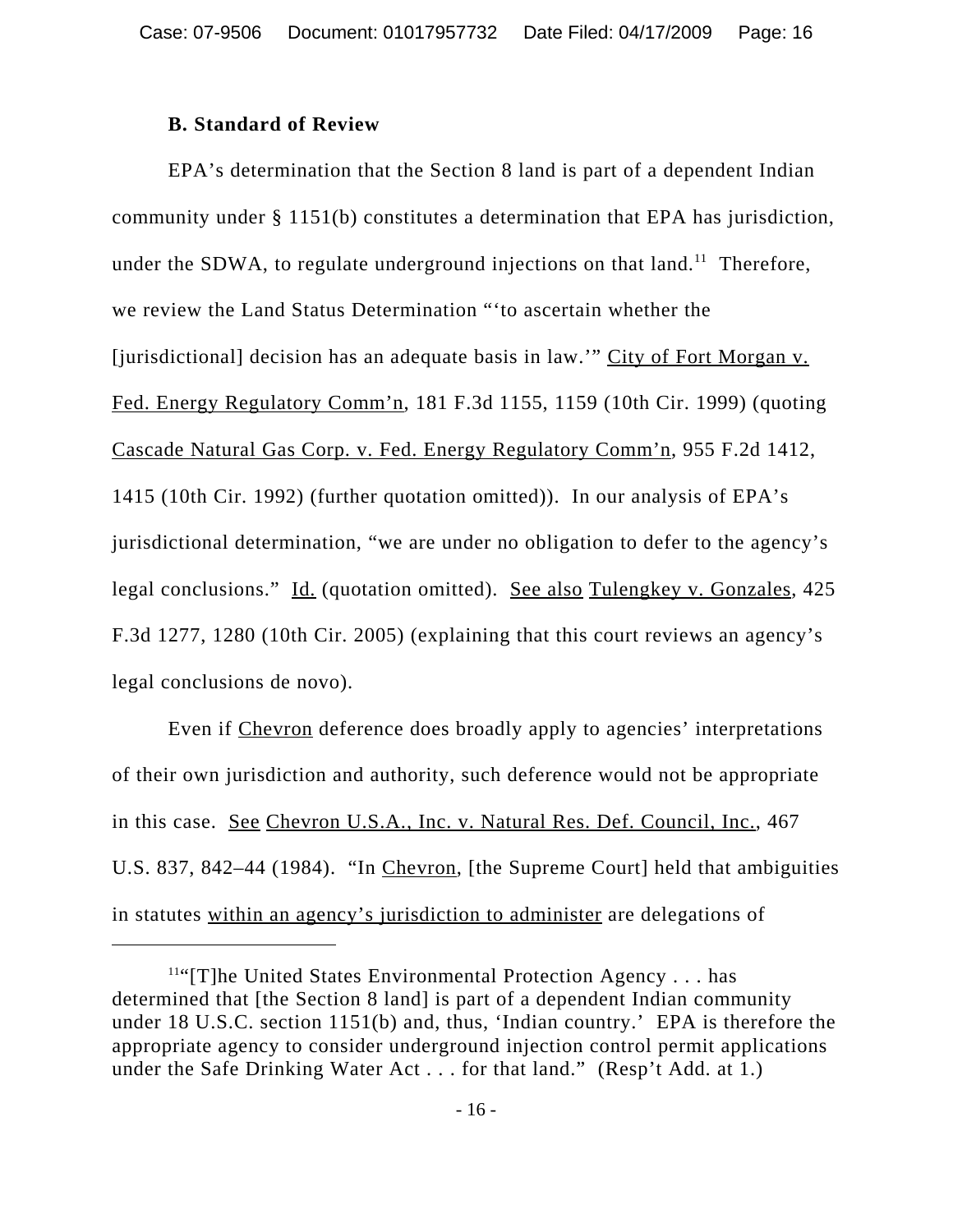authority to the agency to fill the statutory gap in reasonable fashion." Nat'l Cable & Telecomms. Ass'n v. Brand X Internet Servs., 545 U.S. 967, 980 (2005) (emphasis added). Here, Congress has delegated to EPA the authority to administer the SDWA; it has never delegated to EPA the authority to administer § 1151. Cf. Kansas v. United States, 249 F.3d 1213, 1218–21, 1228–29 (10th Cir. 2001) (applying Chevron to the National Indian Gaming Commission's interpretation of the term "Indian lands" within the Indian Gaming Regulatory Act, 25 U.S.C. §§ 2702–2721, a statute the agency was charged with administering).

Furthermore, while EPA's determination of Section 8's land status involved an interpretation of one of its own regulations rather than of statutory language in the SDWA, courts do not defer to agency interpretations of regulations that merely "restate the terms of [a] statute." Gonzales v. Oregon, 546 U.S. 243, 257 (2006). "[T]he existence of [such] a parroting regulation does not change the fact that the question here is not the meaning of the regulation but the meaning of the statute." Id.

Thus, in ascertaining here whether the Land Status Determination "has an adequate basis in law," City of Fort Morgan, 181 F.3d at 1159, we do not defer to EPA's legal conclusions as to the Indian country status of the Section 8 land. See HRI, 198 F.3d at 1236 (noting that the agency's "jurisdiction under federal Indian law" presents a "purely legal issue[]"). We examine "an agency's factual

- 17 -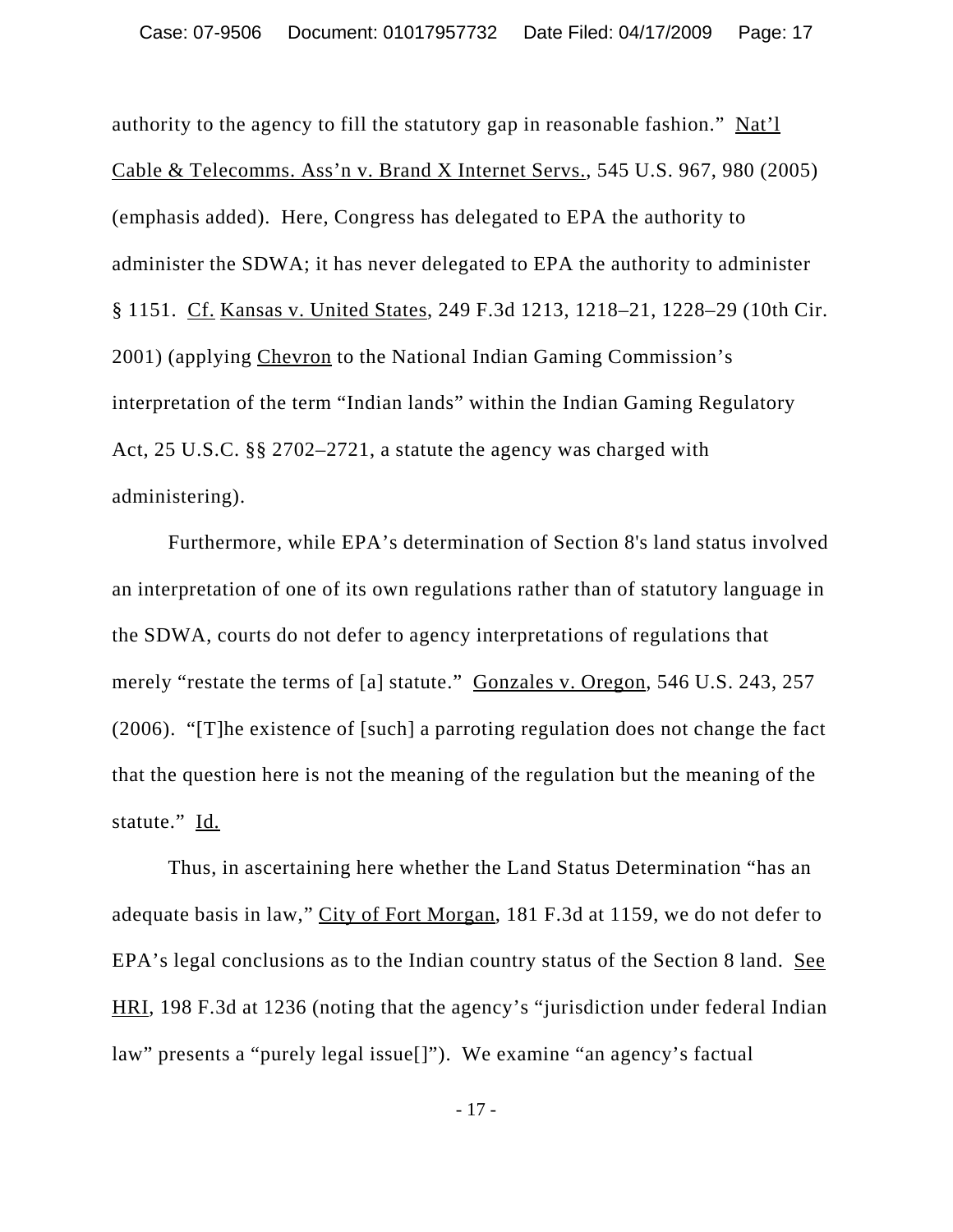findings to see if they are supported by reasonable, substantial and probative evidence considering the record as a whole." Turgerel v. Mukasey, 513 F.3d 1202, 1205 (10th Cir. 2008) (quotation omitted). See also Quivira Mining Co. v. U.S. EPA, 765 F.2d 126, 128 (10th Cir. 1985) (applying the substantial evidence test to agency "determinations of fact [that] are 'jurisdictional'").

## **C. Merits**

EPA regulations promulgated under the SDWA define "Indian lands" as "'Indian country' as defined in 18 U.S.C. 1151." 40 C.F.R. § 144.3. The parties agree that only § 1151(b) is pertinent. Therefore, the central issue here is whether EPA's Land Status Determination—the agency's conclusion that the Section 8 land is within a dependent Indian community as defined in  $\S$  1151(b)<sup>12</sup>—has "an adequate basis in law," City of Fort Morgan, 181 F.3d at 1159.

Section 1151(b) defines Indian country as "all dependent Indian communities within the borders of the United States whether within the original or subsequently acquired territory thereof, and whether within or without the

 $12$ In pertinent part, § 1151 provides,

<sup>[</sup>T]he term "Indian country", as used in this chapter, means (a) all land within the limits of any Indian reservation under the jurisdiction of the United States Government, notwithstanding the issuance of any patent, and, including rights-of-way running through the reservation, (b) all dependent Indian communities within the borders of the United States whether within the original or subsequently acquired territory thereof, and whether within or without the limits of a state, and (c) all Indian allotments, the Indian titles to which have not been extinguished, including rights-of-way running through the same.

<sup>18</sup> U.S.C. § 1151 (emphasis added).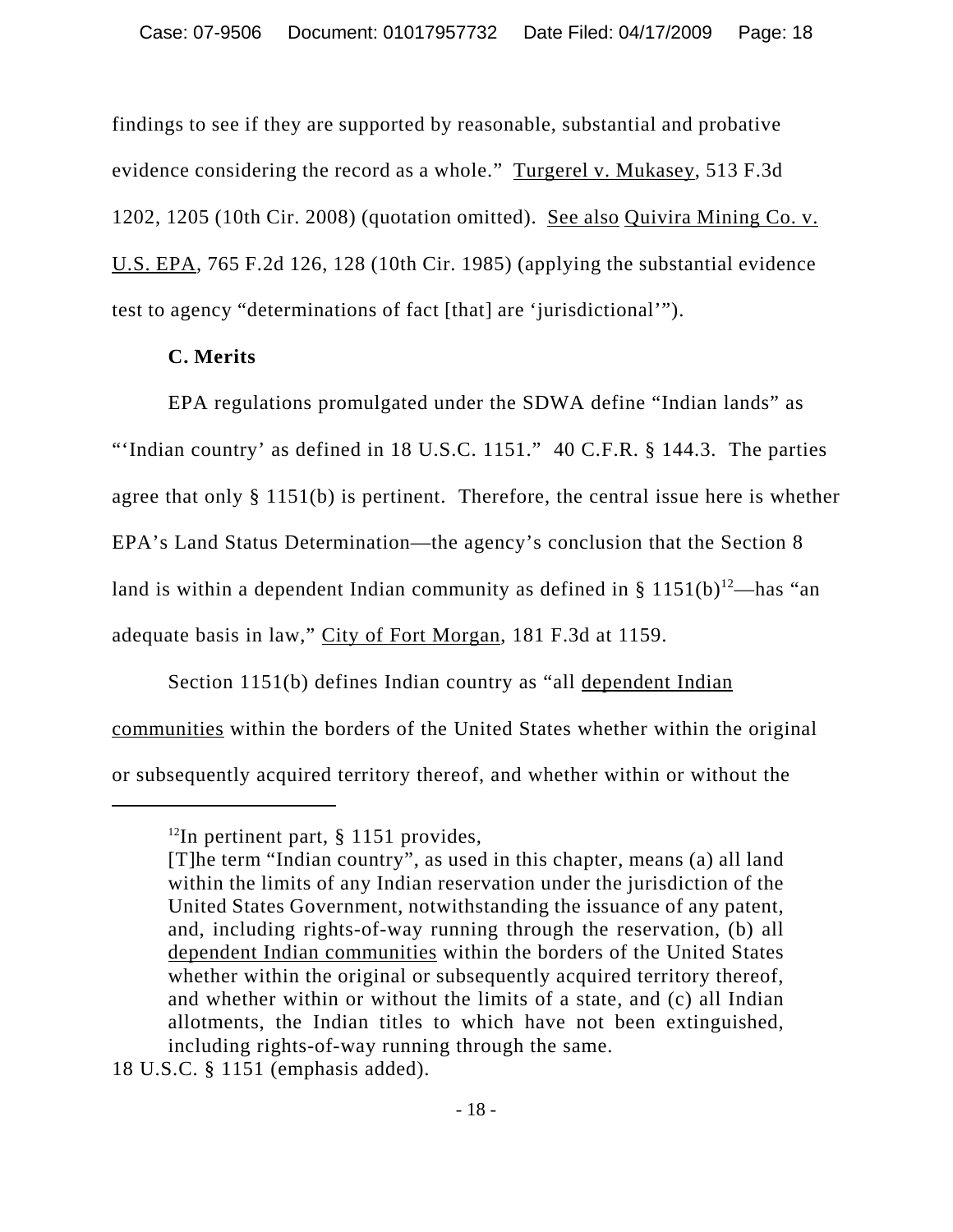limits of a state." 18 U.S.C. § 1151(b) (emphasis added). In Alaska v. Native Village of Venetie Tribal Government ("Venetie"), 522 U.S. 520 (1998), the Supreme Court determined that the term "dependent Indian communities"

refers to a limited category of Indian lands that are neither reservations nor allotments, and that satisfy two requirements—first, they must have been set aside by the Federal Government for use of the Indians as Indian land; second, they must be under federal superintendence.

522 U.S. at 527 (emphasis added).<sup>13</sup> The first "requirement guarantees that the land is actually occupied by an Indian community," while the second "ensures that the community is dependent on the federal government such that the federal government and the Indians, rather than the states, exercise primary jurisdiction." United States v. Arrieta, 436 F.3d 1246, 1250 (10th Cir. 2006).

Before reaching the two Venetie requirements, however, our precedents compel us to identify the appropriate "community of reference." See HRI, 198 F.3d at 1248 ("[N]othing in Venetie speaks to the propriety of the first element of [the Watchman] test—determination of the proper community of reference.").

The Watchman test adopted in the Tenth Circuit involved two inquiries. First, the court identified the appropriate community of reference. 52 F.3d at 1543–44. Second, the court used four factors to determine whether that

<sup>&</sup>lt;sup>13</sup>The Venetie Court concluded that Congress had derived the "dependent" Indian community" category from three Supreme Court cases: United States v. Sandoval, 231 U.S. 28 (1913); United States v. Pelican, 232 U.S. 442 (1914); and United States v. McGowan, 302 U.S. 535 (1938). See Venetie, 522 U.S. at 528–30. Accordingly, the Court held that § 1151(b) codifies the set-aside and superintendence requirements that emerge from those precedents. Id. at 530.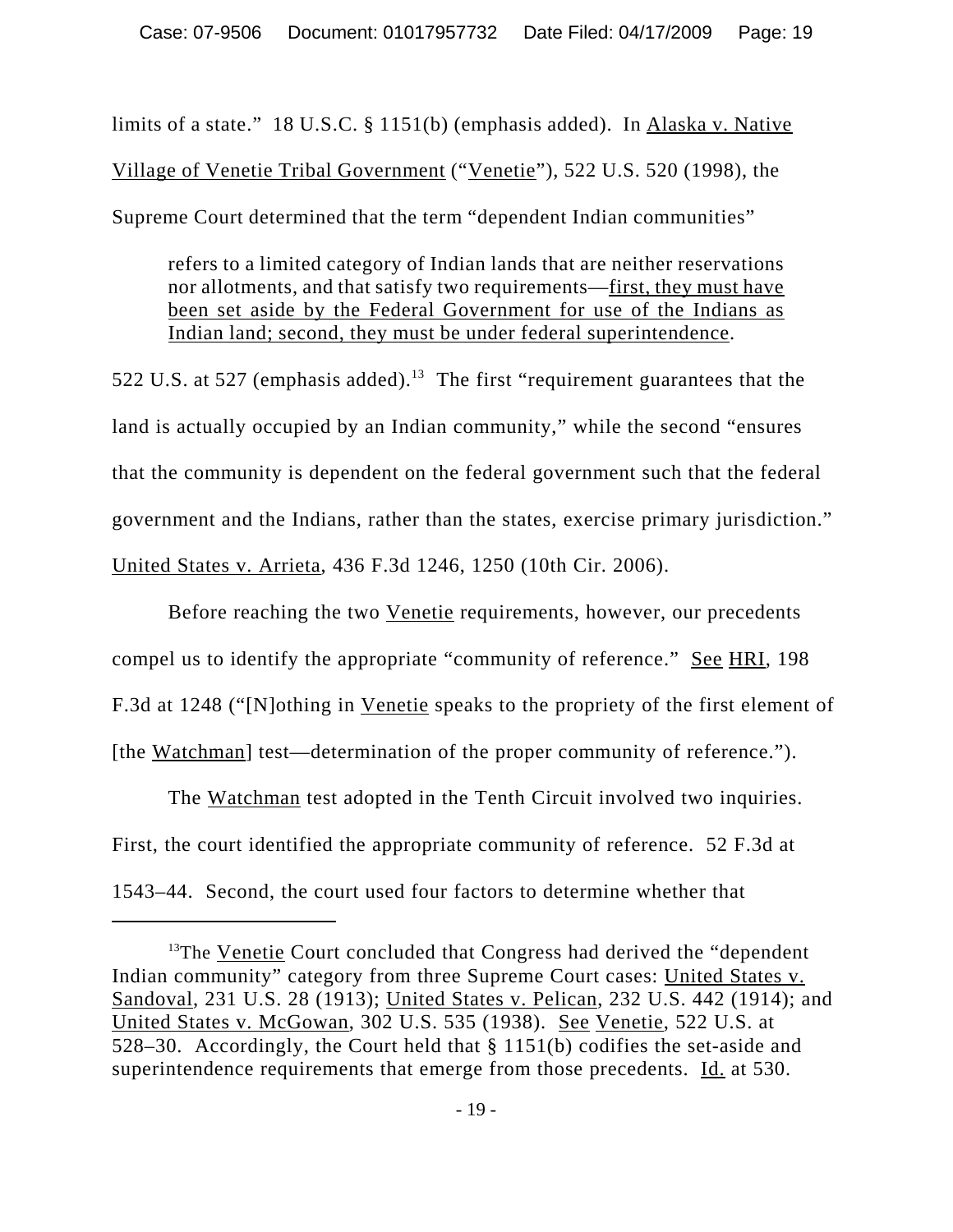community of reference "constitutes a dependent Indian community under 18

U.S.C.  $§ 1151(b)$ ." Id. at 1545. Those factors included

(1) whether the United States has retained "title to the lands which it permits the Indians to occupy" and "authority to enact regulations and protective laws respecting this territory,"; (2) "the nature of the area in question, the relationship of the inhabitants in the area to Indian tribes and to the federal government, and the established practice of government agencies toward the area,"; (3) whether there is "an element of cohesiveness . . . manifested either by economic pursuits in the area, common interests, or needs of the inhabitants as supplied by that locality,"; and (4) "whether such lands have been set apart for the use, occupancy and protection of dependent Indian peoples."

Watchman, 52 F.3d at 1545 (quoting United States v. South Dakota, 665 F.2d

837, 839 (8th Cir. 1981)).

Although Venetie abrogated a Ninth Circuit test that embraced many of the same factors that are part of the Watchman test, the HRI court subsequently concluded that Venetie could not have abrogated Watchman's threshold "community of reference" prong because the Venetie Court "was not even presented with the question of defining the proper means of determining a community of reference for analysis under § 1151(b)." HRI, 198 F.3d at 1249. Thus, the **HRI** court noted that it was bound to apply **Watchman**'s community of reference test absent en banc review. Id.

The HRI court acknowledged, however, that Venetie had altered the second step of the Watchman inquiry. 198 F.3d at 1248; see also Arrieta, 436 F.3d at 1250 n.2. With the exception of the third Watchman factor—"an element of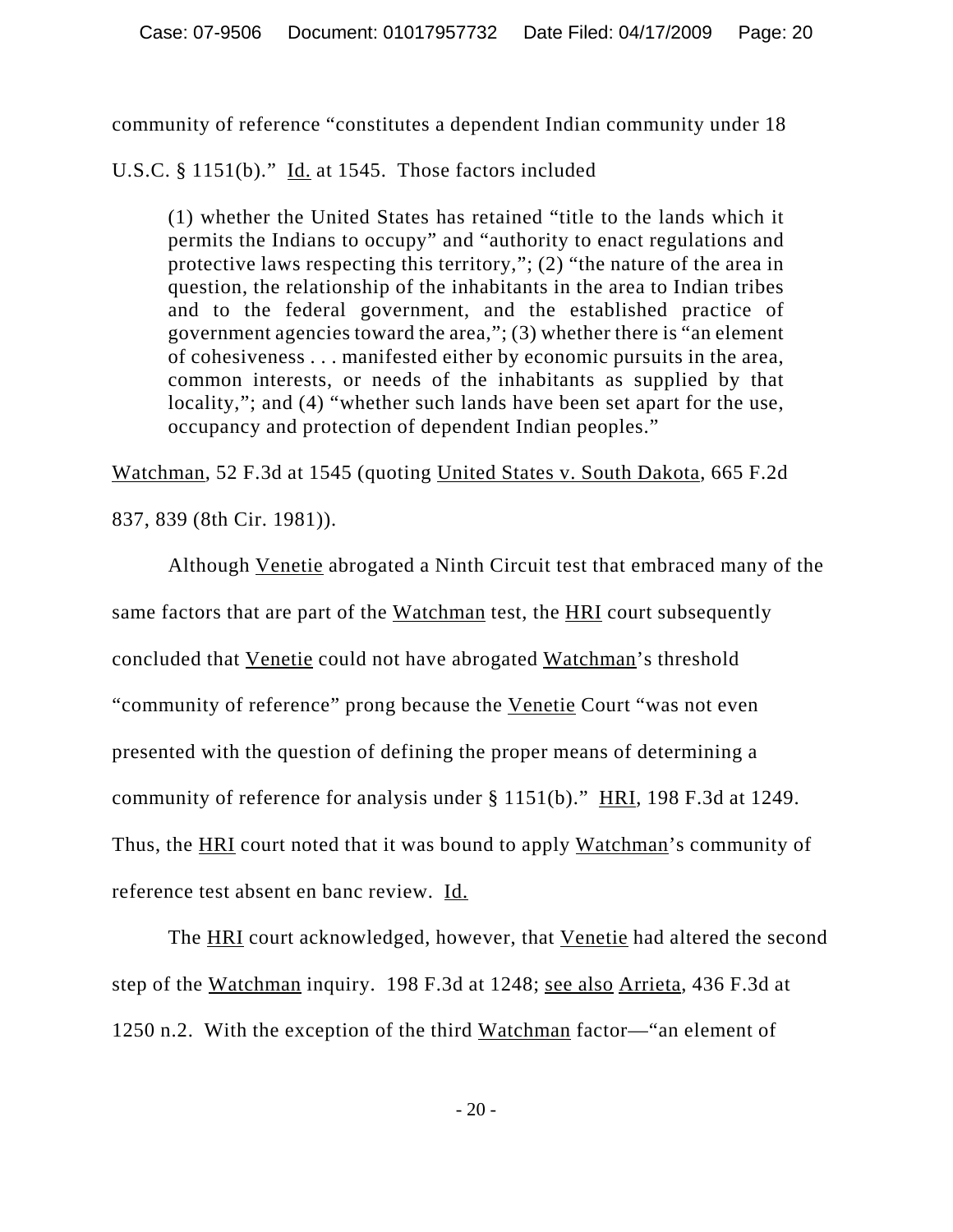cohesiveness"—those factors approximate the set-aside and superintendence requirements set forth in Venetie. Thus, we first determine the community of reference, and we then apply to that community of reference the set-aside and superintendence requirements established in Venetie to determine whether that area is a dependent Indian community. See HRI, 198 F.3d at 1248; Arrieta, 436 F.3d at 1250.14

To determine the appropriate community of reference, we follow the same general three-step procedure we developed before Venetie. First, we identify "the geographical definition of the area proposed as a community." United States v.

The issue, then, was "whether Shady Lane c[ould] be classified as a 'dependent Indian community.'" Id. at 1250. This court turned first to the Venetie two-prong test, but, citing HRI, continued on to note that the Venetie test "partially replaces our earlier four-part test, enunciated in Watchman . . . ." Id. at 1250 n.2. In light of HRI, the court was compelled to "examine the entire Indian community, not merely a stretch of road, to ascertain whether the federal set-aside and federal superintendence requirements are satisfied." Id. at 1250 (emphasis added). Thus, "even if the state performs some services and maintenance with respect to the land," land owned by a tribe within the bounds of a plot granted to the tribe is "necessarily part of the Indian community." Id. As such, the court held that "all lands within the exterior boundaries of a Pueblo land grant, to which the Pueblo hold title, are Indian country . . . ." Id. at 1251.

Although the Arrieta court did not explicitly discuss the "community of reference" test, the court did consider the "entire Indian community." This is consistent with HRI's discussion of Venetie and Watchman. Moreover, there was no need in Arrieta for a detailed discussion of the community of reference because Pojoaque Pueblo unequivocally was the appropriate community.

 $14$ In Arrieta, the defendant had allegedly committed a crime on a public road, Shady Lane, within the bounds of the Pojoaque Pueblo in New Mexico. 436 F.3d at 1247. The land underlying the road was Pueblo land, but the road was maintained by Santa Fe County. Id. at 1247–48. Moreover, the parcels of land alongside the road belonged to non-Indians. Id. at 1248. Arrieta sought dismissal of his federal indictment for lack of subject-matter jurisdiction. Id.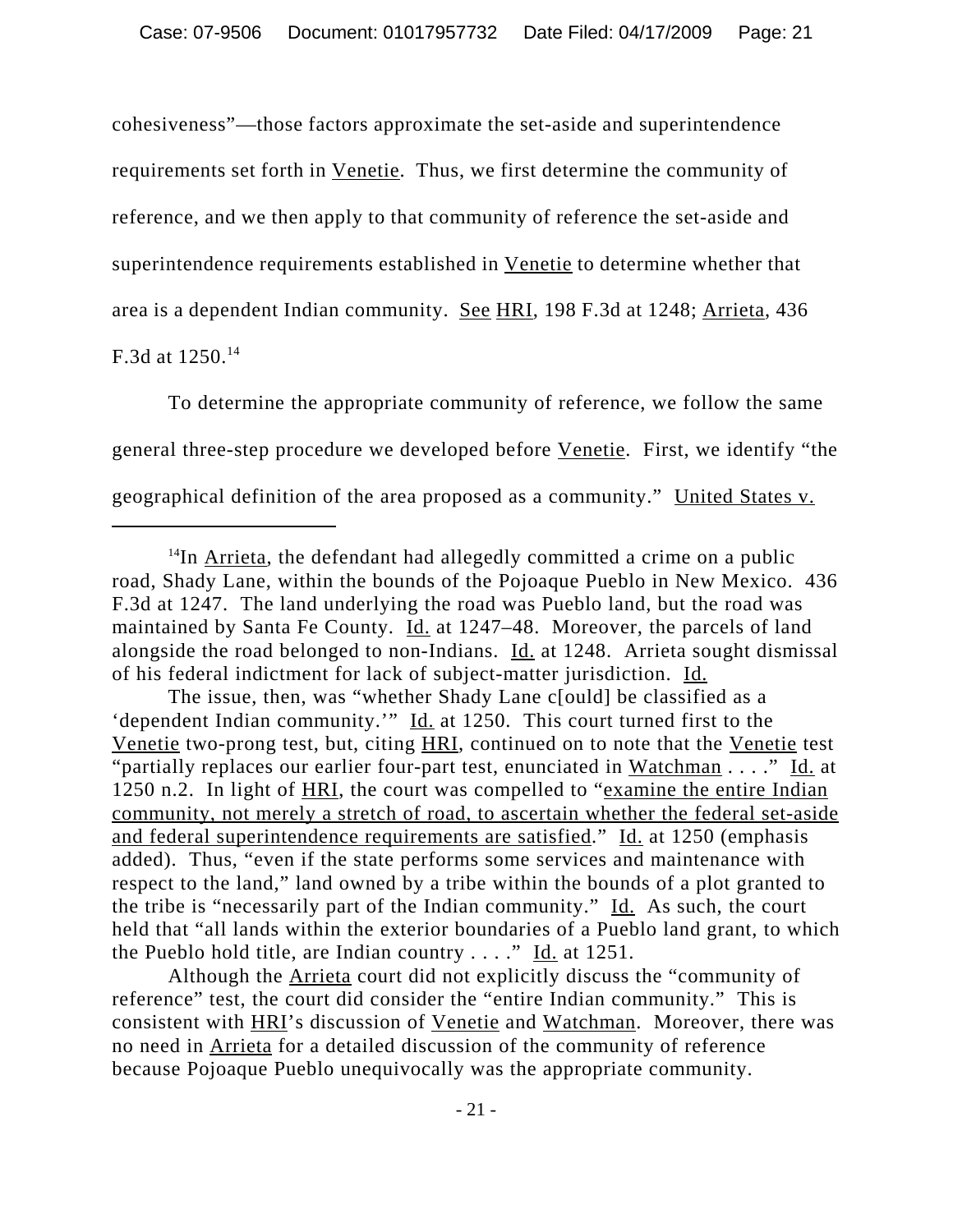Adair, 111 F.3d 770, 774 (10th Cir. 1997); id. at 774 n.5 ("Generally, cases which result in dependent Indian community designation are areas exhibiting reasonably distinct boundaries."). Second, we analyze "'the status of the area in question as a community.'" Id. at 774 (quoting Watchman, 52 F.3d at 1543). Lastly, we consider "that locale or 'community of reference within the context of the surrounding area.'" Id. (quoting Watchman, 52 F.3d at 1543–44).

HRI stridently disputes that Watchman's "community of reference" test survived Venetie. However, as the first HRI panel noted, HRI and Arrieta, both decided after Venetie, determined that our "community of reference" test survived Venetie. Therefore, Tenth Circuit law on this matter is settled. See United States v. Meyers, 200 F.3d 715, 720 (10th Cir. 2000) ("doctrine of stare decisis" bars panel from overruling earlier decision of a panel of this court "absent en banc reconsideration or a superseding contrary decision by the Supreme Court" (quotation omitted)).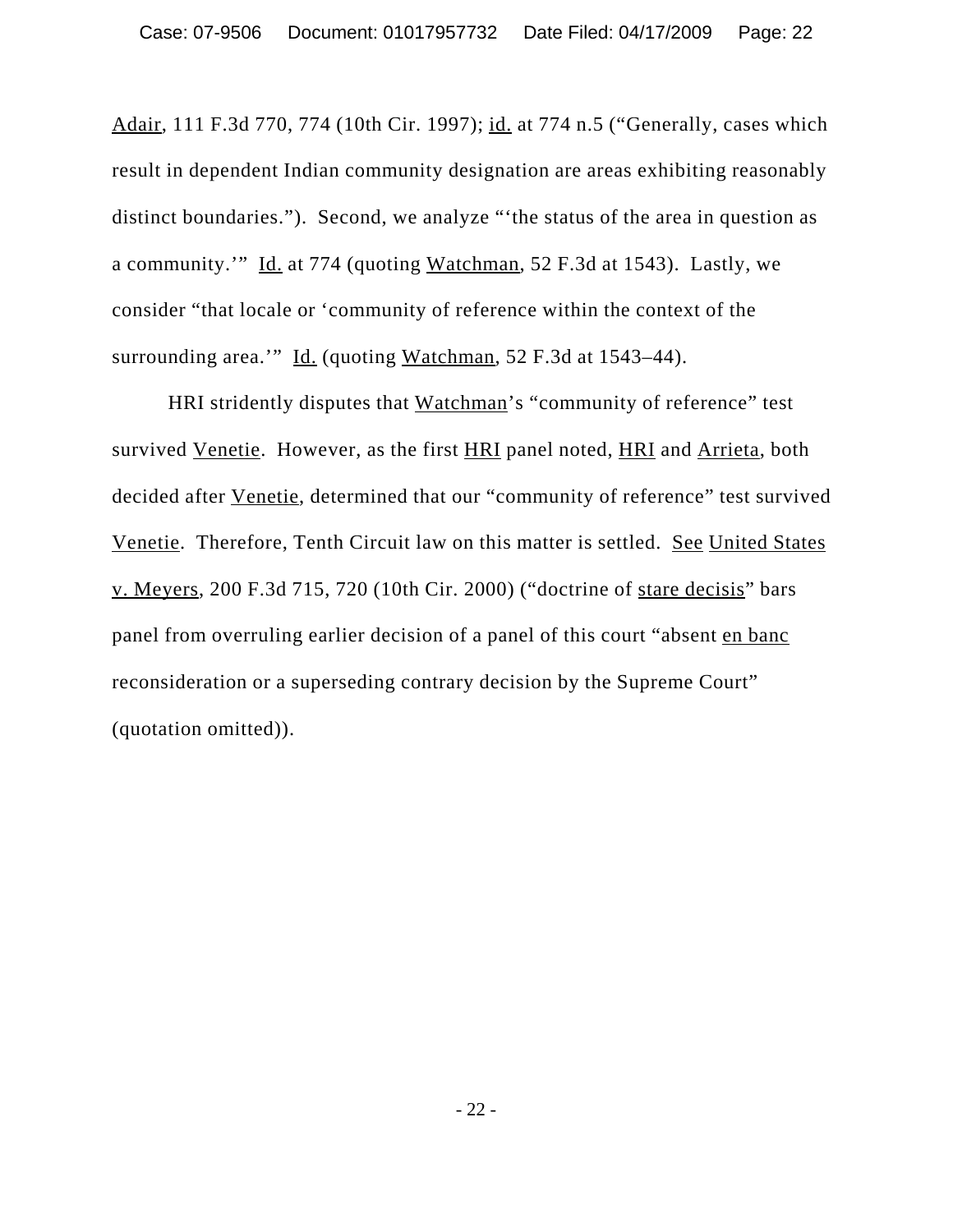#### 1. Community of Reference

EPA recognized that this circuit's precedents require that before reaching the two Venetie prongs, the reviewing court or agency determine the appropriate community of reference. Having considered the three steps of the community of reference analysis, EPA concluded that the appropriate community of reference was the Church Rock Chapter. We see no reason to reject this conclusion.

First, we agree with EPA's finding that the Chapter has definite geographic boundaries. EPA included in the administrative record a map showing the contours of the Chapter.As EPA determined, the Section 8 land that HRI seeks to mine falls within these bounds.

Second, we consider whether EPA properly determined that the Chapter is a "community" under our caselaw. This factor evaluates "the existence of an element of cohesiveness" in the community. Watchman, 52 F.3d at 1544. Cohesiveness "can be manifested either by economic pursuits in the area, common interests, or needs of the inhabitants as supplied by that locality." Id.

 The Chapter exhibits several of the indicia of a cohesive community that we have looked for in past cases. Demographically, the population is fairly homogenous: based on the most current U.S. Census data, 97% of the Chapter's population are members of the Navajo Nation and the majority of the residents speak Navajo or other native languages. This indicates the presence of common interests. Cf. United States v. M.C., 311 F. Supp. 2d 1281, 1291 (D.N.M. 2004)

- 23 -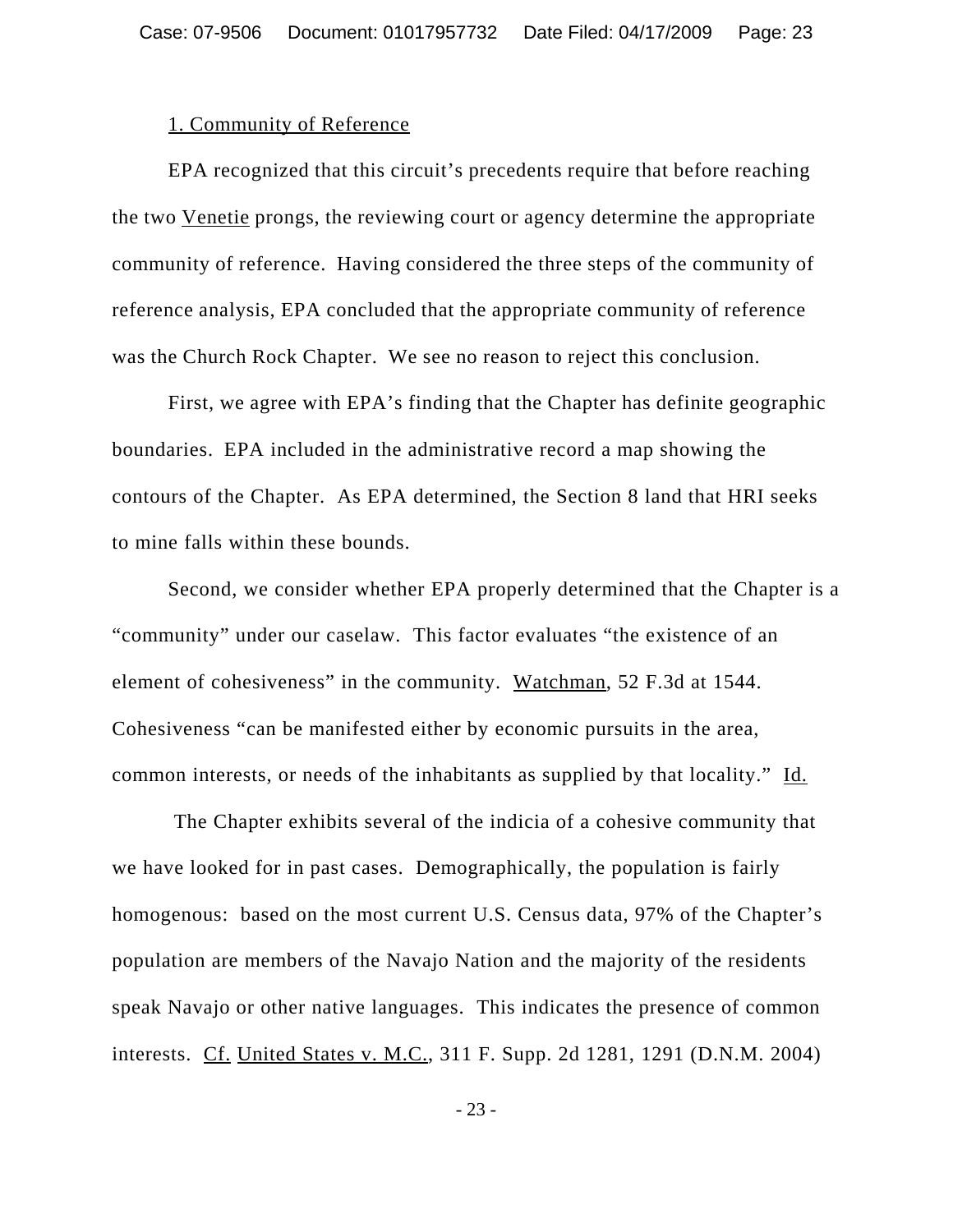("[I]t is clear that a culturally cohesive community exists in the Iyanbito chapter [of the Navajo Nation] as a whole.").

Moreover, the community is cohesive in terms of its economic pursuits. In keeping with tradition, many of the Chapter's residents raise livestock and supplement their income with earnings from the sale of traditional crafts. Of course, other Chapter residents commute to Gallup for work, but the community remains centered on traditional means of earning a living. We note also that the Chapter, pursuant to its authority under the Navajo Local Government Act, addresses many of the health, welfare, and social needs of its residents. Compare Blatchford v. Sullivan, 904 F.2d 542, 549 (10th Cir. 1990) (noting that Yah-Ta-Hey denizens' "eligibility for a variety of services flows . . . by virtue of their identification as part of the Navajo Nation, not by virtue" of their settlement in Yah-Ta-Hey). As EPA correctly concluded, the Chapter has "cohesiveness" such that we can consider it a community.

At the third step, we scrutinize EPA's analysis of the Chapter "'within the context of the surrounding area.'" Adair, 111 F.3d at 774 (quoting Watchman, 52 F.3d at 1543–44). This inquiry ensures that we do not artificially fragment a larger community or fuse a series of smaller communities in identifying the appropriate community of reference. Thus, we ask whether the locality is a separate "mini-society consisting of personal residences and an infrastructure." Watchman, 52 F.3d at 1544; see also Adair, 111 F.3d at 775 (factoring in "paucity

- 24 -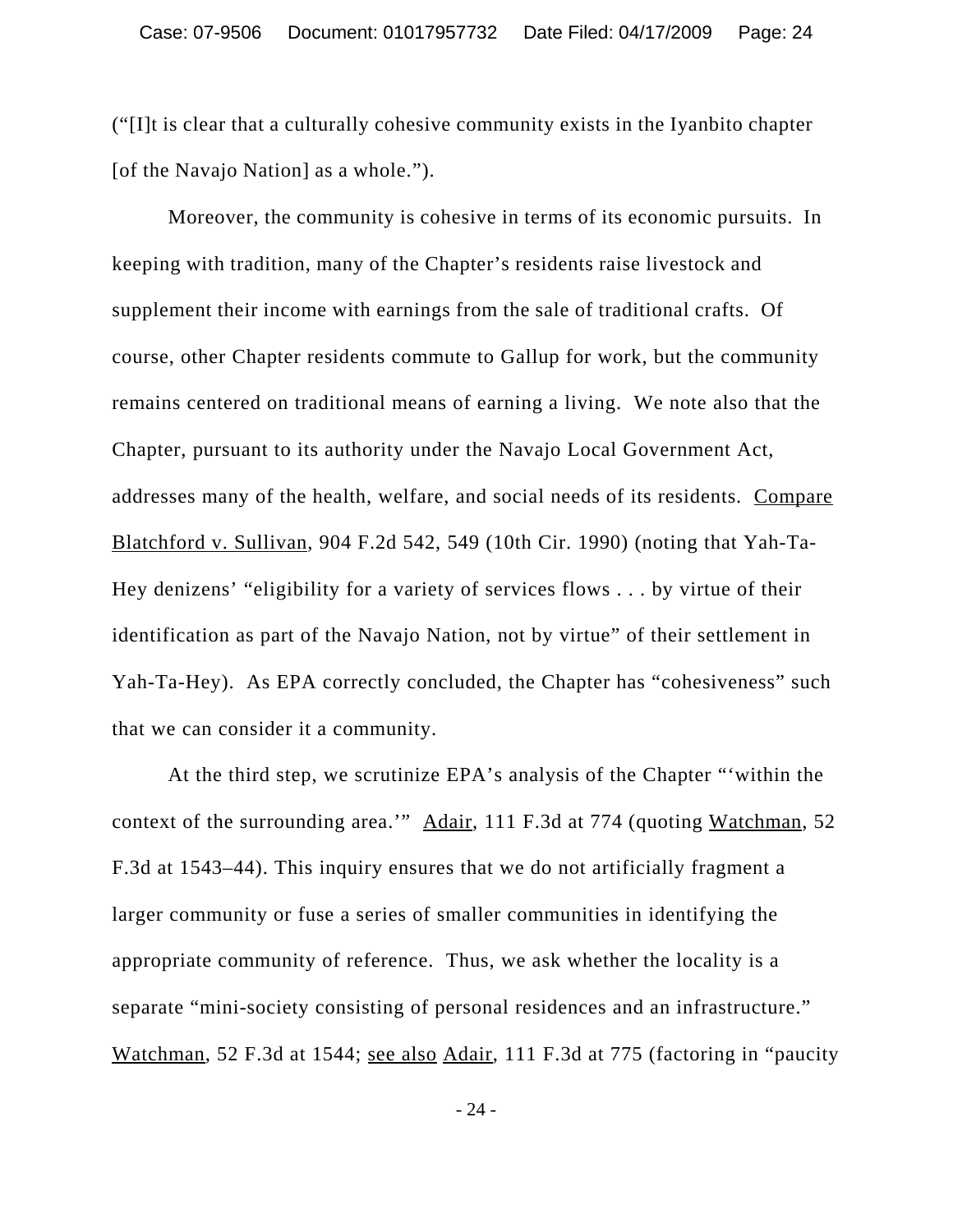of institutions and services" available in area in question and the area's "generalized dependency on surrounding areas" in rejecting that area's status as a "community"). If an area "lacks the quality and quantity of activity and institutions which create infrastructure and, in turn, community," then we will not consider it a distinct community. Adair, 111 F.3d at 775. Nonetheless, "a community cannot be expected to originate all or even most of the 'needs, necessities, and wants of modern life.'" Id. (quoting Watchman, 52 F.3d at 1544).

As to the Chapter's infrastructure, the DOI Opinion noted the fact that the Chapter has a collection of homes which are "either . . . organized into traditional family-based 'camps' of one to six homes or into low cost tribal housing developments." (R. doc. 44 at 21.)There are over 800 homes on the Chapter's land. Additionally, the Chapter "has a Head Start center, an elementary school, several churches, and a host of Chapter, tribal, and BIA services and facilities." (Id. at 9.)While the Chapter's infrastructure is not extensive, "a community cannot be expected to originate all or even most of the needs, necessities, and wants of modern life." Adair, 111 F.3d at 775 (quotation omitted). This is all the more so for rural communities like the Chapter.

EPA acknowledged that many of the Chapter's services are provided by the Navajo Nation, the state, or the federal government.Specifically, the Navajo Nation provides policing (although the Chapter makes up its own judicial district

- 25 -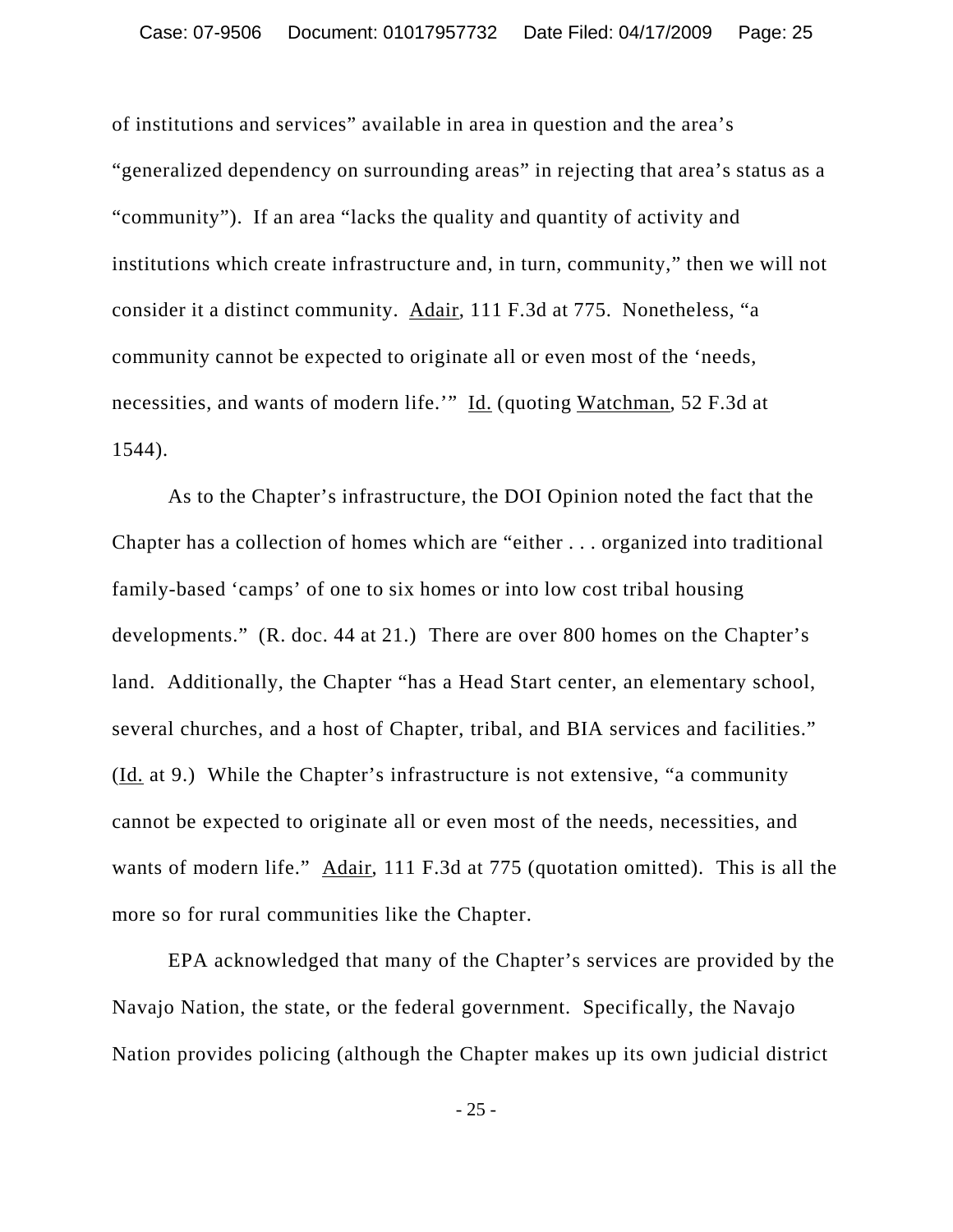within the Nation), electricity, drinking water, wastewater treatment, and other utilities.Among other services, the federal government provides social services, natural resource management, grazing management and permitting, housing development, health services, economic development grants, law enforcement improvement grants, and education programs. And New Mexico services the main road through the Chapter**,** buses some Chapter students to school in Gallup, and also provides natural gas to the Chapter's residents.

Nevertheless, EPA determined that the Chapter possessed sufficient distinctness under Watchman. Three critical factors support that conclusion. First, we note (as did EPA and DOI) that the Chapter "is a Navajo traditional rural community." (R. doc. 44 at 9; see also id. at 21.) Self-sufficiency is not necessary for community status under our jurisprudence. That other entities provide the Chapter services is to be expected for a rural, economically disadvantaged community. Cf. Adair, 111 F.3d at 775.

Second, the Chapter is a distinct political entity under the Navajo Nation, which "performs similar functioning with respect to the health and welfare of its residents as those performed by a county or municipality in the state government system." (R. doc. 44 at 8 (quoting Thriftway Mktg. Corp. v. State, 810 P.2d 349, 352 (N.M. Ct. App. 1990).) See 26 N.N.C. §§ 1 & 2.22 (authorizing Chapters to make decisions regarding local matters and provide for the health, safety and general welfare of their memberships). In this regard, the Chapter's residents turn

- 26 -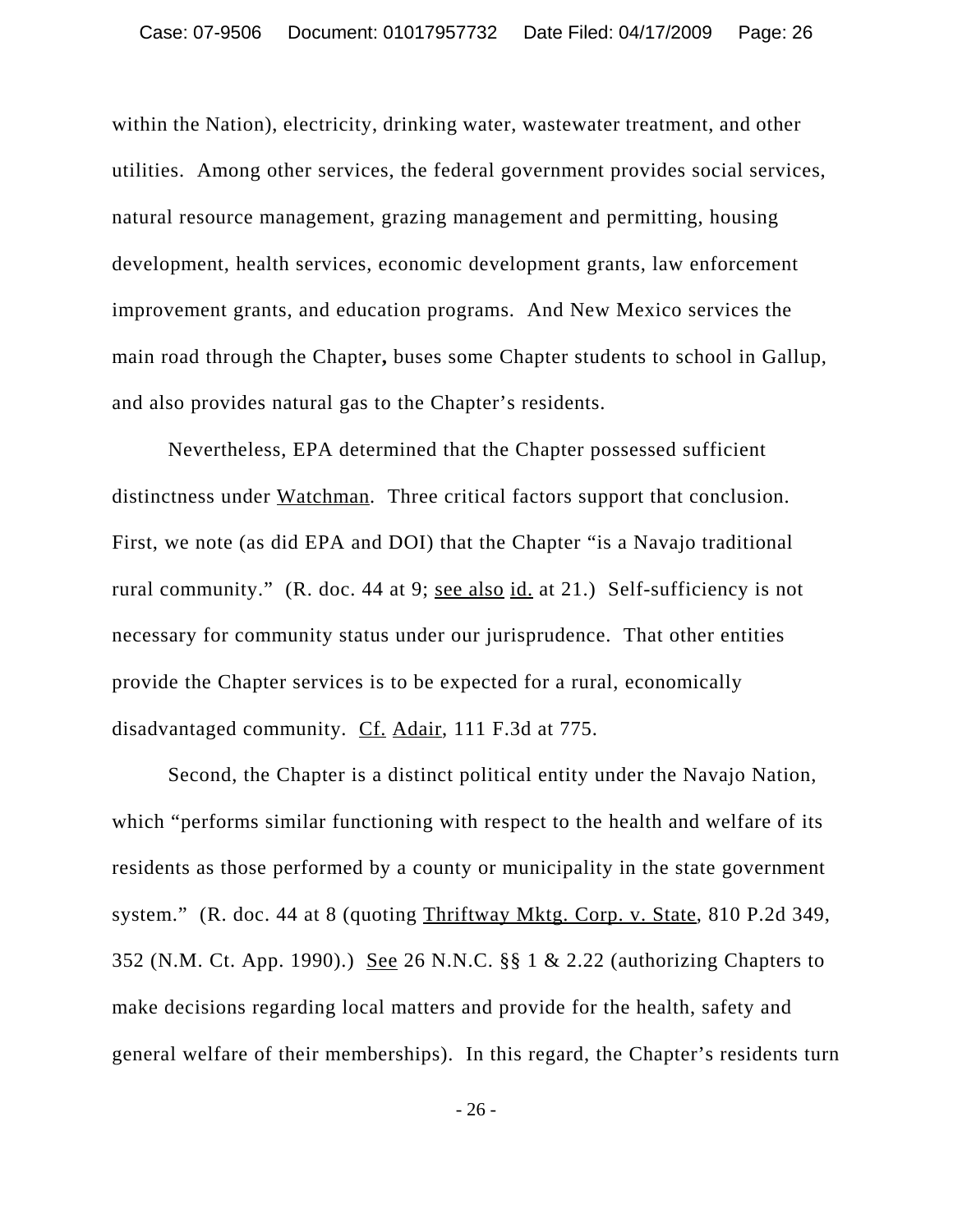to the Chapter—and particularly the Chapter House—to obtain services and to gather for social and political events. EPA found that 88% of the Chapter's residents visit the Chapter House—the community's social and political hub—and 98% of those residents do so at least monthly.

Third, under the Local Governance Act, the Chapter has developed a Chapter planning initiative and land use plan. The land use plan, issued in November 2002, provides further evidence that the community is distinct. The document captures the specific concerns and goals of the Chapter community in the context of a plan to add and update housing on Chapter land for Chapter residents. These factors are sufficient to distinguish the Chapter as a community distinct from both the Navajo Nation more broadly and the Gallup community. In sum, we cannot find fault with EPA's determination that the Church Rock Chapter is the appropriate community of reference.

For its part, HRI argues that EPA erred in fixing on the Chapter as the community of reference. It asserts that under Venetie we may look only at the Section 8 land.<sup>15</sup> However, our precedent bars us from deeming the Section 8 land the community of reference.<sup>16</sup> See Arrieta, 436 F.3d at 1250; HRI, 198 F.3d

(continued...)

<sup>&</sup>lt;sup>15</sup>HRI also off-handedly intimates that Gallup is another potential community of reference. A glance at the map dispels this contention.

<sup>&</sup>lt;sup>16</sup>Despite these precedents, many of the comments submitted to EPA were premised on the belief that the Section 8 land itself—and not the broader community of reference land—was the land that must meet the Venetie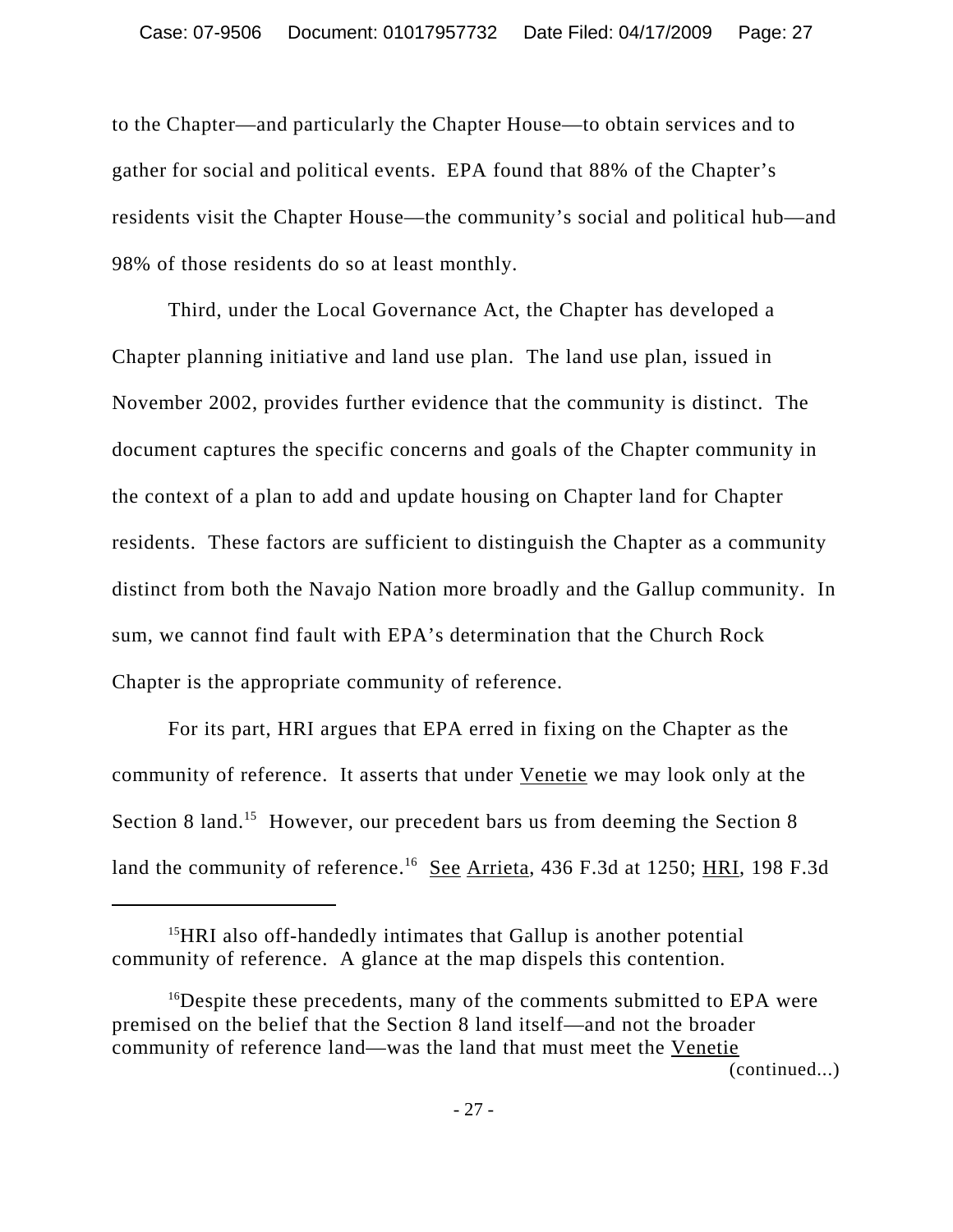at 1249; Watchman, 52 F.3d at 1542–43. Alternatively, HRI argues that Venetie abrogated the community of reference test entirely, replacing Watchman with a bright-line test involving only the set-aside and superintendence requirements. HRI points to the plain language of Venetie and also to the policy ramifications of our community of reference test.

HRI notes that the Venetie Court twice touched on the issue of whether to gauge a "community" under § 1151(b) by the people on the land or the land itself. First, the Court expounded, "the Federal Government must take some action setting apart the land for the use of the Indians 'as such,' and . . . it is the land in question, and not merely the Indian tribe inhabiting it, that must be under the superintendence of the Federal Government." Venetie, 522 U.S. at 531 n.5 (emphasis in original). With this clarification, the Court rejected the syllogism that because all "[f]ederally recognized tribes" are under the superintendence of the government, all lands owned by those tribes meet the second requirement. Id. Second, and in the same vein, the Court noted that its "Indian country precedents . . . do not suggest that the mere provision of 'desperately needed' social programs can support a finding of Indian country." Id. at 534. That is, the federal government's role in providing "health, education, and welfare benefits"

 $16$ (...continued) requirements.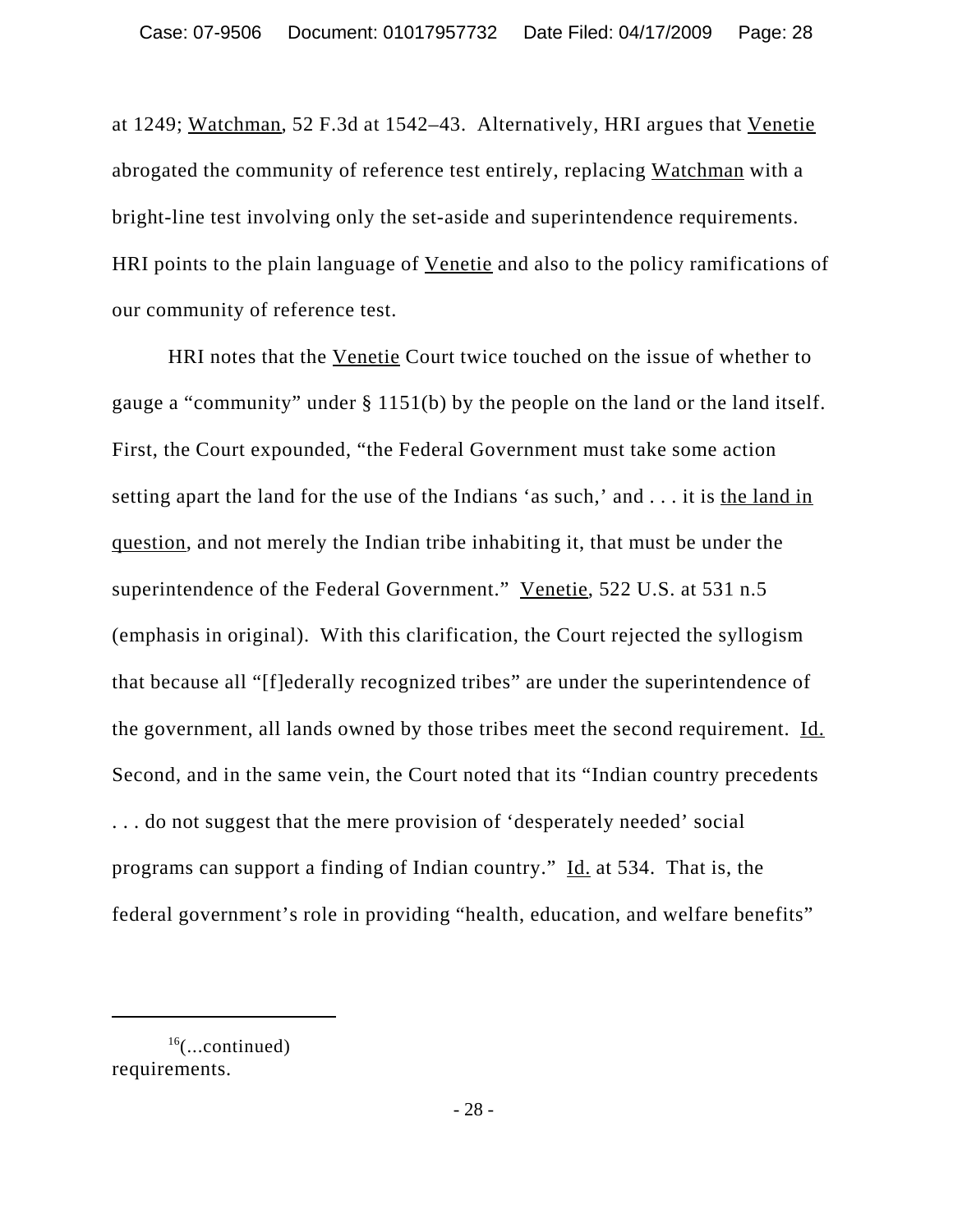was not an indicator "of active federal control over the Tribe's land sufficient to support a finding of federal superintendence." Id. (emphasis added).

Thus, HRI reasons that as a legal matter, the Venetie analysis focuses on the land in question—here, the Section 8 land—and not the Indian community encompassing that land. As a policy matter, HRI also argues that the community of reference test causes confusion about jurisdictional matters. In HRI's estimate, the test makes Indian country a black-hole, pulling in non-Indian lands that happen to lie near a sufficiently cohesive and distinct Indian community. HRI and New Mexico, in its amicus brief, point out that this is especially problematic in the "checkerboard" region of northwestern New Mexico. Finally, HRI also suggests that this case implicates the ability of Indian tribes to regulate the affairs of non-Indians on non-Indian fee land. Cf. Plains Commerce Bank v. Long Family Land & Cattle Co., 128 S. Ct. 2709, 2718–19 (2008).

However, HRI was handed down after Venetie and concluded that Venetie had not abrogated the community of reference test. See HRI, 198 F.3d at 1249. The Arrieta court subsequently relied on that holding, at least implicitly. See Arrieta, 436 F.3d at 1250 & n.2. Regardless of the merits of HRI's arguments, we lack the authority to overturn Watchman, HRI, and Arrieta. See Meyers, 200 F.3d at  $720^{17}$ 

 $17$ Because the crux of this case is EPA's authority to regulate activities on the Section 8 land—and not the jurisdiction of the Navajo to regulate those (continued...)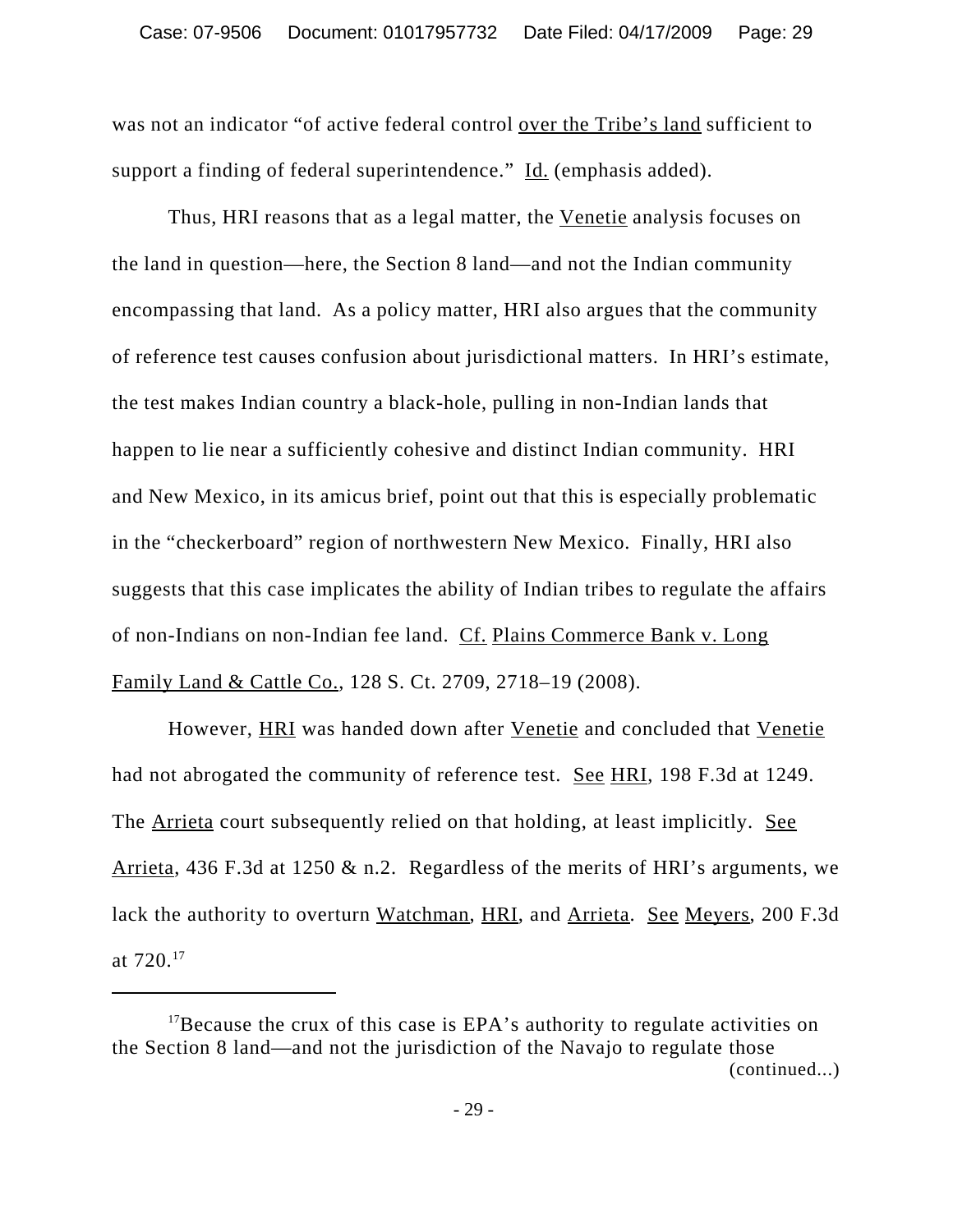As regards HRI's and the Dissent's concern that the community of reference test as we apply it here renders Indian country a "black-hole" (Dissent at 6 & n.3), we emphasize that our holding is narrow and restricted to the facts of this case. We do not hold that any land within the geographical boundaries of a political subdivision of a tribe necessarily has Indian country status; rather, we simply hold that on the facts in the record, the Church Rock Chapter constitutes a dependent Indian community under § 1151(b).

Furthermore, it is worth remembering that Congress exercises plenary power over Indian affairs, and thus "may restrict the retained sovereign powers of the Indian tribes." Washington v. Confederated Bands & Tribes of Yakima Indian Nation, 439 U.S. 463, 501 (1979); see also MacArthur v. San Juan County, 497 F.3d 1057, 1067–68 (10th Cir. 2007). Thus, should a tribe overreach in an attempt to "define the boundaries of Indian country outside the . . . reservation" (Dissent at 6), there would be two critical checks on such an attempt: first, factspecific review by the federal courts, which would be alert to sham extensions of tribal "communities"; and second, the plenary power of Congress, which extends not only to the definition of "Indian country," but also to the manner in which tribes create or change their political subdivisions.

 $17$ (...continued)

activities—we will not wander down the Plains Commerce Bank path. We also reject HRI's contention that EPA strayed from the mandate issued by the HRI court.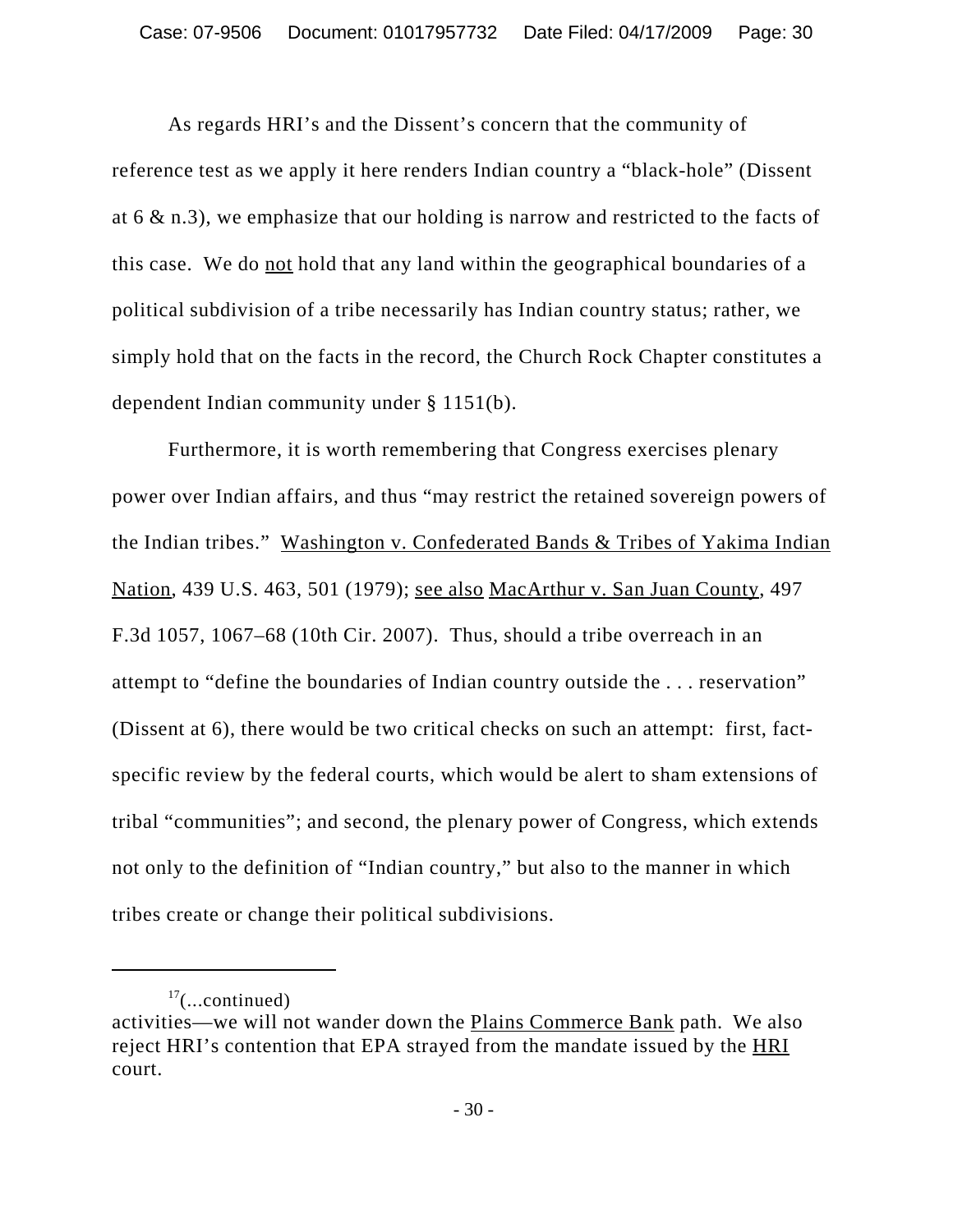#### 2. Set-Aside Requirement

Turning now to the Venetie requirements, we ask first whether the Chapter was set aside by the federal government for the use by the Indians as Indian land. See Arrieta, 436 F.3d at 1250 ("We examine the entire Indian community . . . to ascertain whether the federal set-aside . . . requirement[] [is] satisfied."). "[L]and is 'validly set apart for the use of Indians as such' only if the federal government takes some action indicating that the land is designated for use by Indians." Buzzard v. Okla. Tax Comm'n, 992 F.2d 1073, 1076 (10th Cir. 1993); see also Venetie, 522 U.S. at 531 n.5.

In accord with the DOI Opinion, EPA concluded that the set-aside requirement was met in this case. The administrative record supports this conclusion. As explained above, the checkerboard pattern of land ownership in this corner of New Mexico is a vestige of land grants to the railroads. In the late 1920s, the federal government purchased the odd-numbered parcels in this area from the Santa Fe Pacific Railroad Company, as well as some of the evennumbered parcels. See HRI, 198 F.3d at 1251–52 (discussing Act of 1928). The government placed the odd-numbered parcels of land into trust for the Navajo Nation and allocated the remainder as allotments to individual Navajos. As a result, 78% of the Chapter land was set aside for the Navajo Nation or individual Navajos by the federal government. See HRI, 198 F.3d at 1252 ("The congressional directive to purchase railroad lands for the benefit of the Navajo is

- 31 -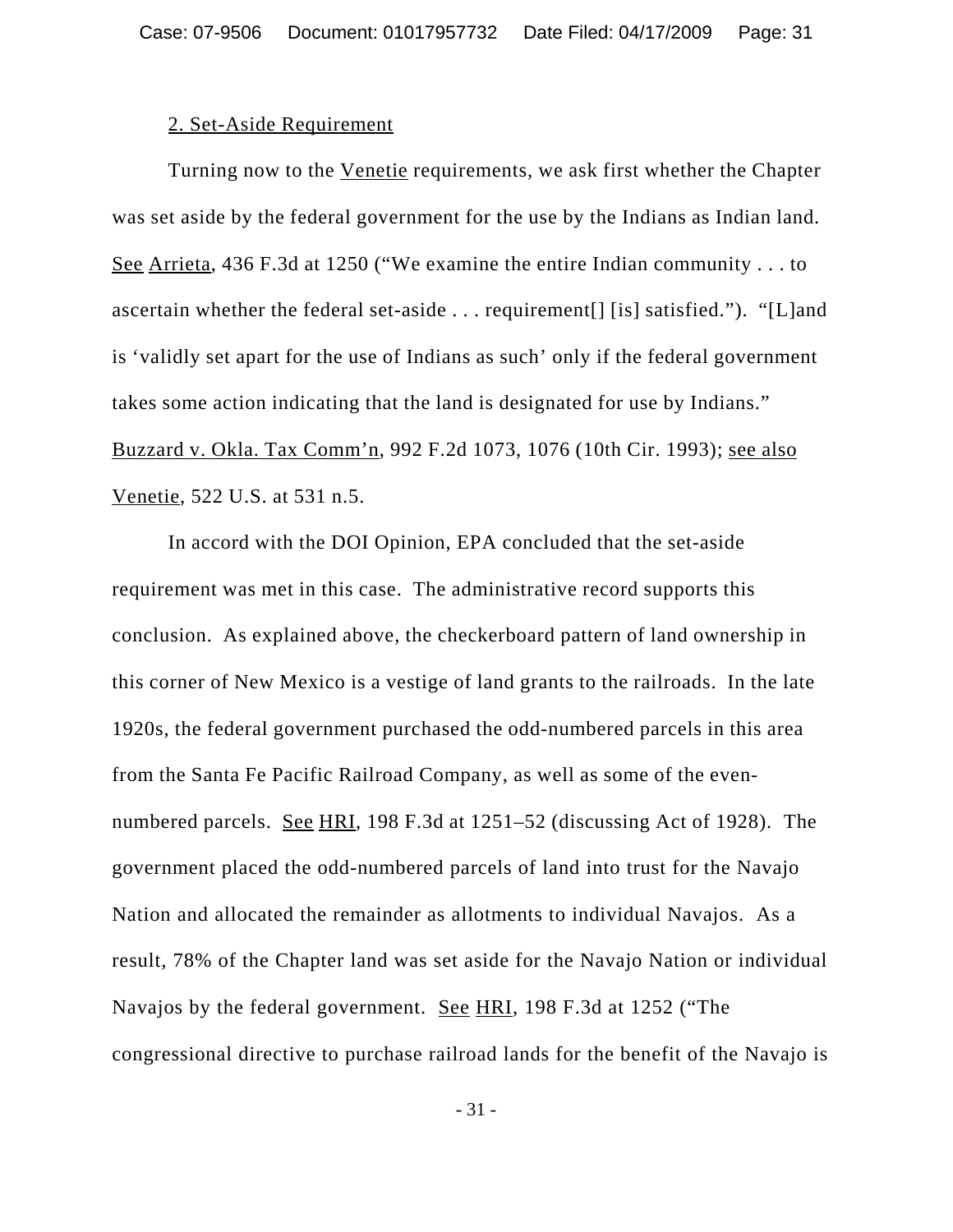sufficiently clear so that, once it is evident that the lands in question were purchased . . . and are held in trust for the Navajo, the lands satisfy the set-aside element . . . ."); cf. Narragansett Indian Tribe of R.I. v. Narragansett Elec. Co., 89 F.3d 908, 920 (1st Cir. 1996) (applying set-aside test—albeit pre-Venetie—and noting, "[t]he considerations made in the trust process demonstrate that when the federal government agrees to hold land in trust, it is prepared to exert jurisdiction over the land" (quotation omitted)).<sup>18</sup> As such, we determine EPA did not err in this regard.

### 3. Superintendence Requirement

Lastly, we assess whether the Chapter is "dependent on the federal government such that the federal government and the Indians, rather than the states, exercise primary jurisdiction." Arrieta, 436 F.3d at 1250. Both DOI and EPA determined that the Chapter is superintended by the federal government. Again, in light of the administrative record, EPA's conclusion has an adequate basis in law. See City of Fort Morgan, 181 F.3d at 1159.

 $18$ In addition, the BIA and BLM have allocated approximately 8,000 more acres of land in the Chapter for the exclusive use by the Navajo as grazing lands. With this land added to the parcels purchased from the railroad, 92% of the land in the Chapter has been set aside for use by the Navajo.

At oral argument, we pressed EPA on "how much" of the community of reference must be set aside. We need not establish a particular percentage because we determine that 78% (and arguably even 92%) of the Chapter was set aside for the Navajo; in our view, even the smaller percentage satisfies the setaside test.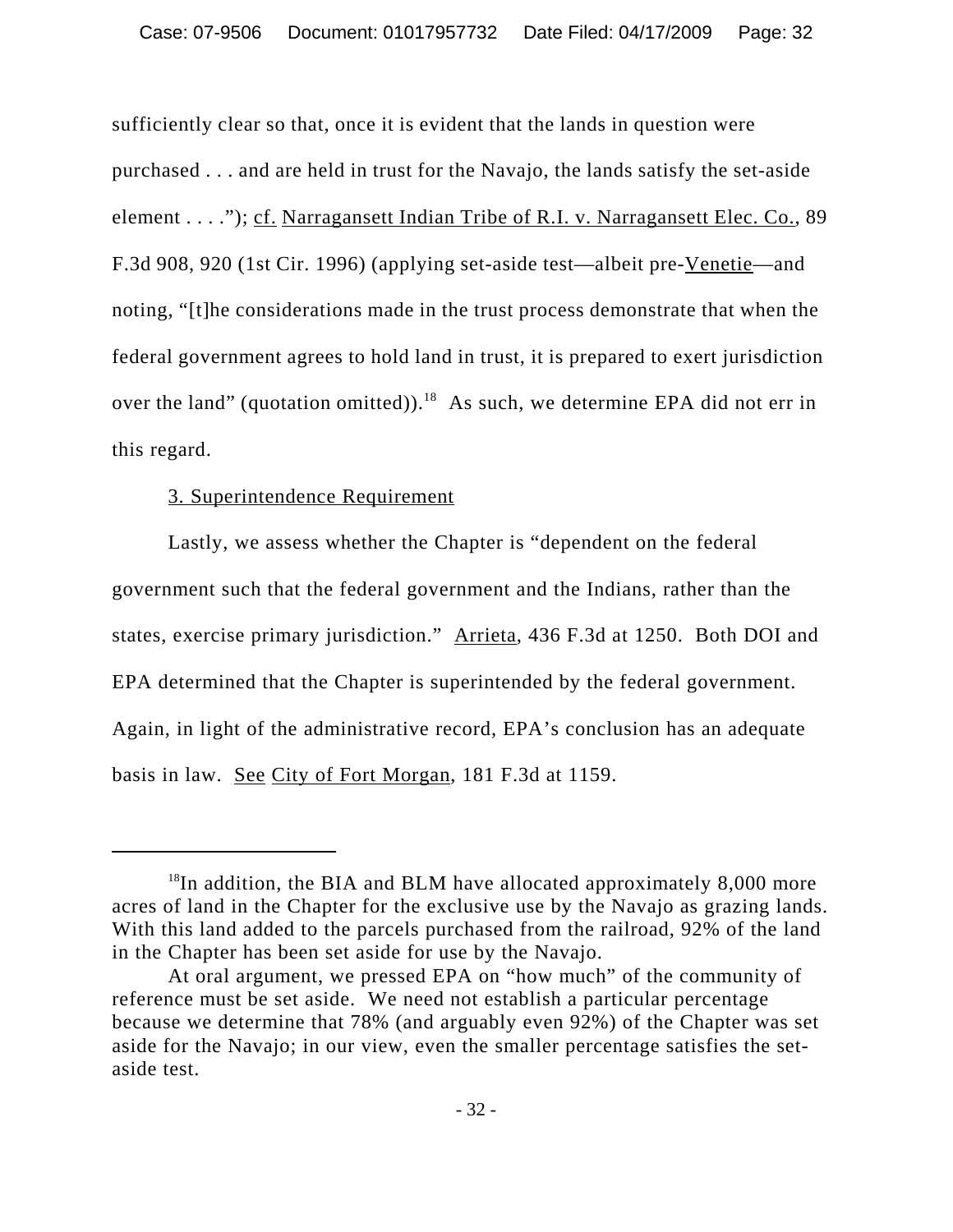"Superintendency over the land requires the active involvement of the federal government." Buzzard, 992 F.2d at 1076. For example, the Buzzard court explained that in McGowan—one of the three cases codified in 18 U.S.C. § 1151—the federal government's "involvement was shown . . . by the federal government's retention of title to the land and its regulation of activities [on the land]." Id.; see also United States v. Roberts, 185 F.3d 1125, 1132–33 (10th Cir. 1999) (factoring in trust status of Indian land in superintendency analysis).

On the other hand, the Venetie Court noted that its "Indian country" precedents . . . do not suggest that the mere provision of 'desperately needed' social programs can support a finding of Indian country." 522 U.S. at 534. Providing "health, education, and welfare benefits" alone does not amount to "active federal control over the Tribe's land sufficient to support a finding of federal superintendence." Id. (emphasis added); cf. Blatchford, 904 F.2d at 549 ("The federal government's relationship with the Yah-Ta-Hey community is not with the community qua community  $\ldots$  [but with] the approximately 350 Indians who happen to live in the Yah-Ta-Hey area.").

Here, the government continues to retain title to 92% of the property in the Chapter, superintending that land for the benefit of the Navajo Nation, its members, and/or individual Navajo allottees. Additionally, as the Navajo Nation's commentary noted, "[t]here is no significant difference in the way the United States interacts with the Church Rock Chapter than the way it interacts

- 33 -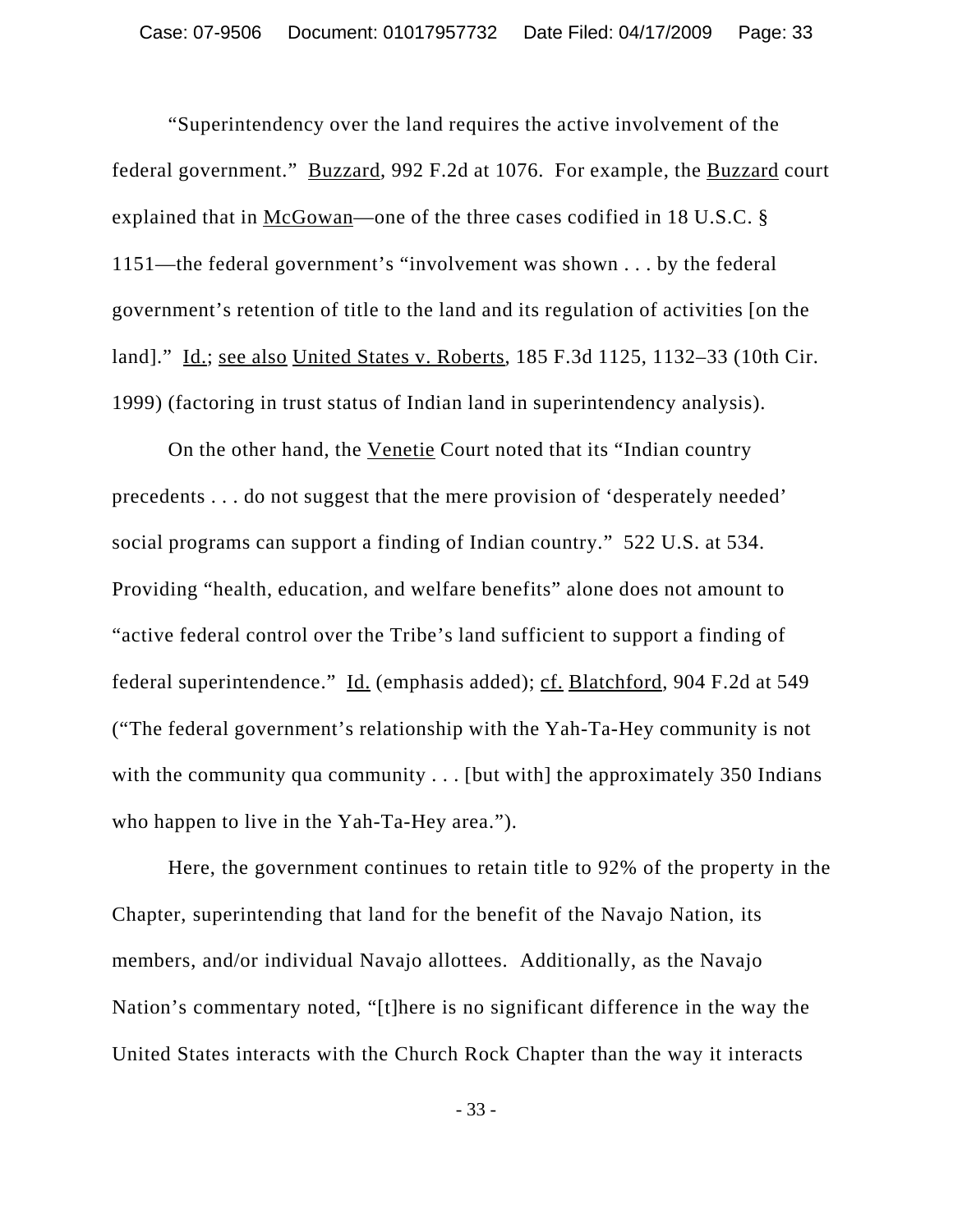with Chapters in the Navajo Reservation proper." (R. docs. 13a at 13; 13b at 133.) HRI does not controvert this factual assertion. Indeed, in addition to providing various health, education, and welfare benefits, see Venetie, 522 U.S. at 534, BIA "is responsible for protecting Navajo Nation trust lands, natural resources, and water rights, and administering various trust benefits on behalf of the [Chapter] members" (R. doc. 44 at 12). We would be hard-pressed to argue that the government does not superintend the reservations. It follows, then, that the government superintends the Chapter. EPA correctly concluded that the Chapter community "qua community," see Blatchford, 904 F.2d at 549, is superintended by the federal government.

# **III. CONCLUSION**

Under our hybrid Watchman/Venetie test, EPA permissibly determined that the Section 8 land falls within a dependent Indian community. Thus, we DENY HRI's Petition for Review.19

 $19$ Additionally, we GRANT (1) the motion of the National Mining Association ("NMA") for leave to file a brief as amicus curiae; (2) the NMA's motion for leave to file a Reply brief; and (3) amicus New Mexico's motion for leave to file a Reply brief. All three briefs, of course, were previously submitted and have been considered by the court. Similarly, we GRANT HRI's motion for leave to file an appendix of authorities. As HRI notes, many of the materials cited in the EPA Determination are not easily located. In fact, the materials that are most helpful for our purposes (portions of certain histories of the Navajo) are those that EPA referenced in its Determination. While "the focal point for judicial review" under the Administrative Procedure Act "should be the administrative record already in existence, not some new record made initially in the reviewing court," Am. Coke & Coal Chems. Inst. v. EPA, 452 F.3d 930, 945 (continued...)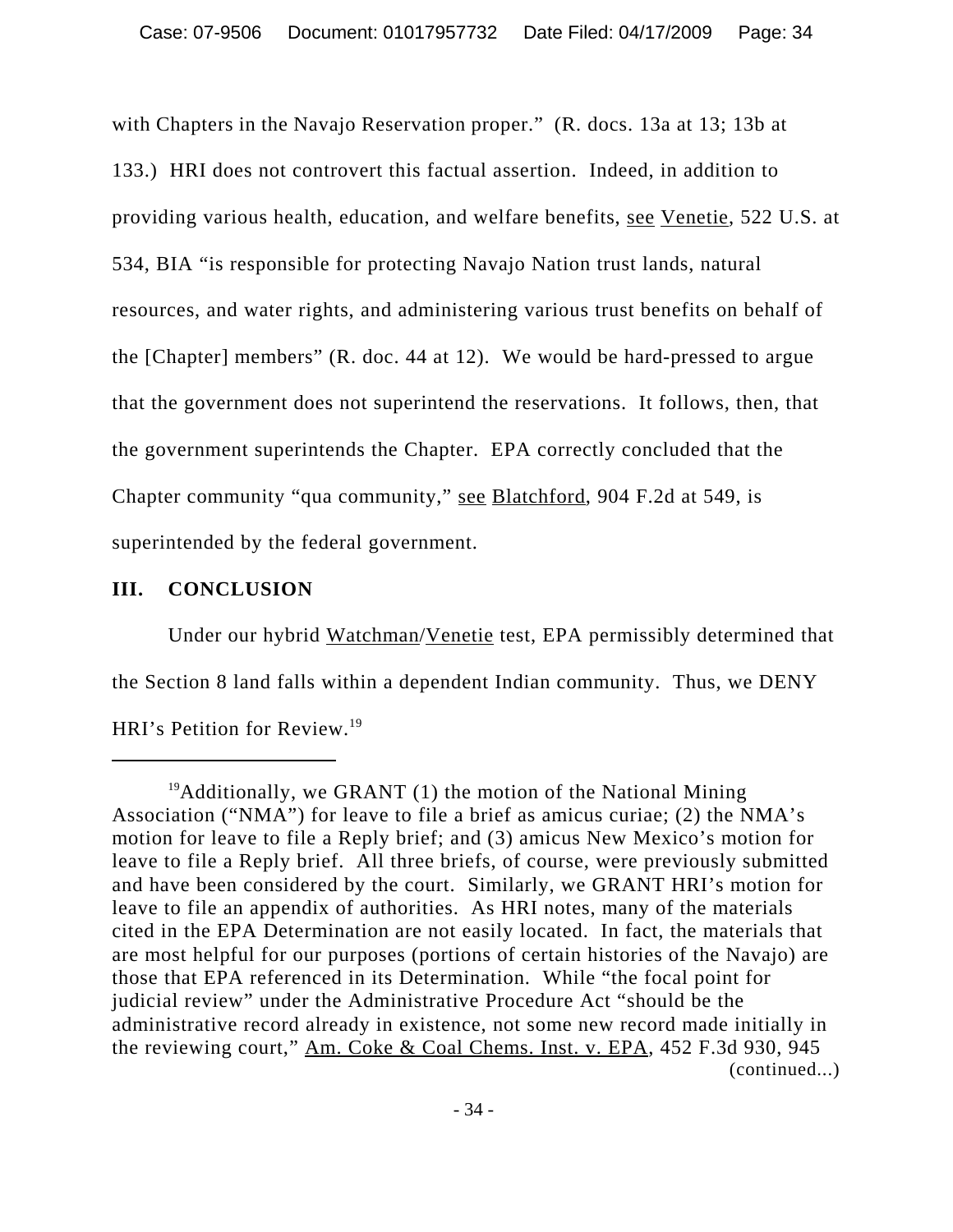$19$ (...continued)

<sup>(</sup>D.C. Cir. 2006) (quotation omitted), this court is capable of sorting the wheat which EPA considered from the chaff. Cf. Citizens for Alternatives to Radioactive Dumping v. U.S. Dep't of Energy, 485 F.3d 1091, 1096 (10th Cir. 2007) ("It is only in extremely limited circumstances . . . that we will consider extra-record evidence." (quotation omitted)). In this case, our conclusion and holdings are predicated on the administrative record.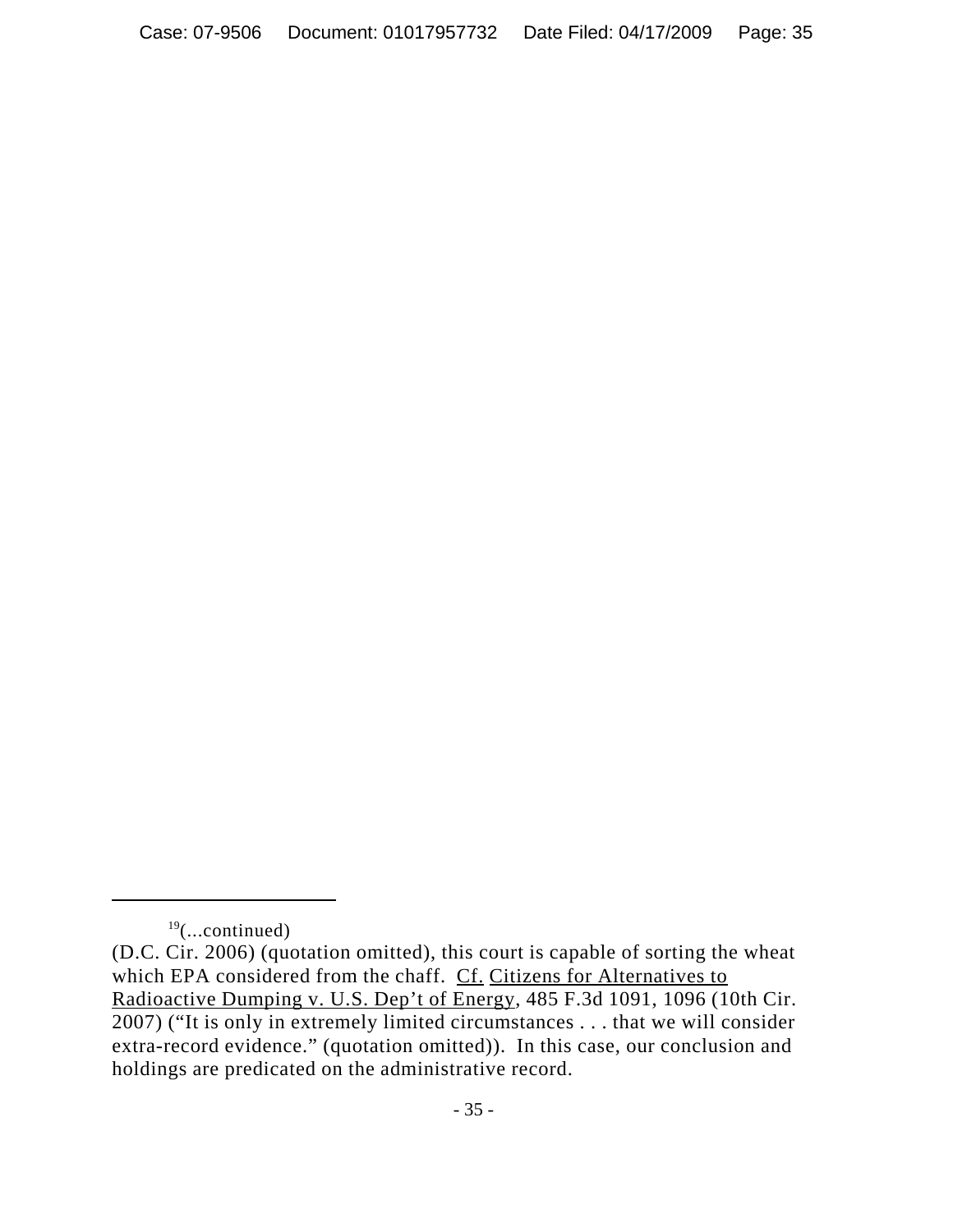#### 07-9506, HRI v. EPA

**FRIZZELL**, D.J., concurring in part, dissenting in part.

In our previous review of this dispute, we stated that "[b]ecause *Venetie* does not speak directly to the issue, barring en banc review by this court, *Watchman*, 52 F.3d at 1542-45, continues to require a 'community of reference' analysis prior to determining whether land qualifies as a dependent Indian community under the setaside and supervision requirements of 18 U.S.C. § 1151(b)." *HRI*, 198 F.3d at 1249.1 I therefore concur that the doctrine of *stare decisis* bars this panel from overruling the earlier decision. I further concur that HRI has standing to seek review of the EPA's Land Status Determination. However, I respectfully disagree with the

<sup>1</sup> In our earlier review we noted that *Venetie* "reduced substantially" the weight to be afforded the second and third prongs of the four-part test adopted in *Watchman* for determining whether a given community of reference constitutes a dependent Indian community. *HRI*, 198 F.3d at 1232, n.3. Those two prongs are "(2) 'the nature of the area in question, the relationship of the inhabitants in the area to Indian tribes and to the federal government, and the established practice of government agencies toward the area,'; [and] (3) whether there is 'an element of cohesiveness . . . manifested either by economic pursuits in the area, common interests, or needs of the inhabitants as supplied by that locality," . . .' *Watchman*, 52 F.3d at 1545 (quoting *U.S. v. State of South Dakota*, 665 F.2d 837, 839 (8th Cir. 1981)). Although we recognized the limited relevance of the two prongs, we continue to require a community of reference analysis which affords them substantial weight and effect. The two *Watchman* factors whose weight *Venetie* did not reduce – "(1) whether the United States has retained 'title to the lands which it permits the Indians to occupy' and 'authority to enact regulations and protective laws respecting this territory,' . . . and (4) 'whether such lands have been set apart for the use, occupancy and protection of dependent Indian peoples[,]'" – are in essence the set-aside and superintendence requirements required by *Venetie*. I agree, however, that this panel lacks the authority to overturn *Watchman* and *HRI*.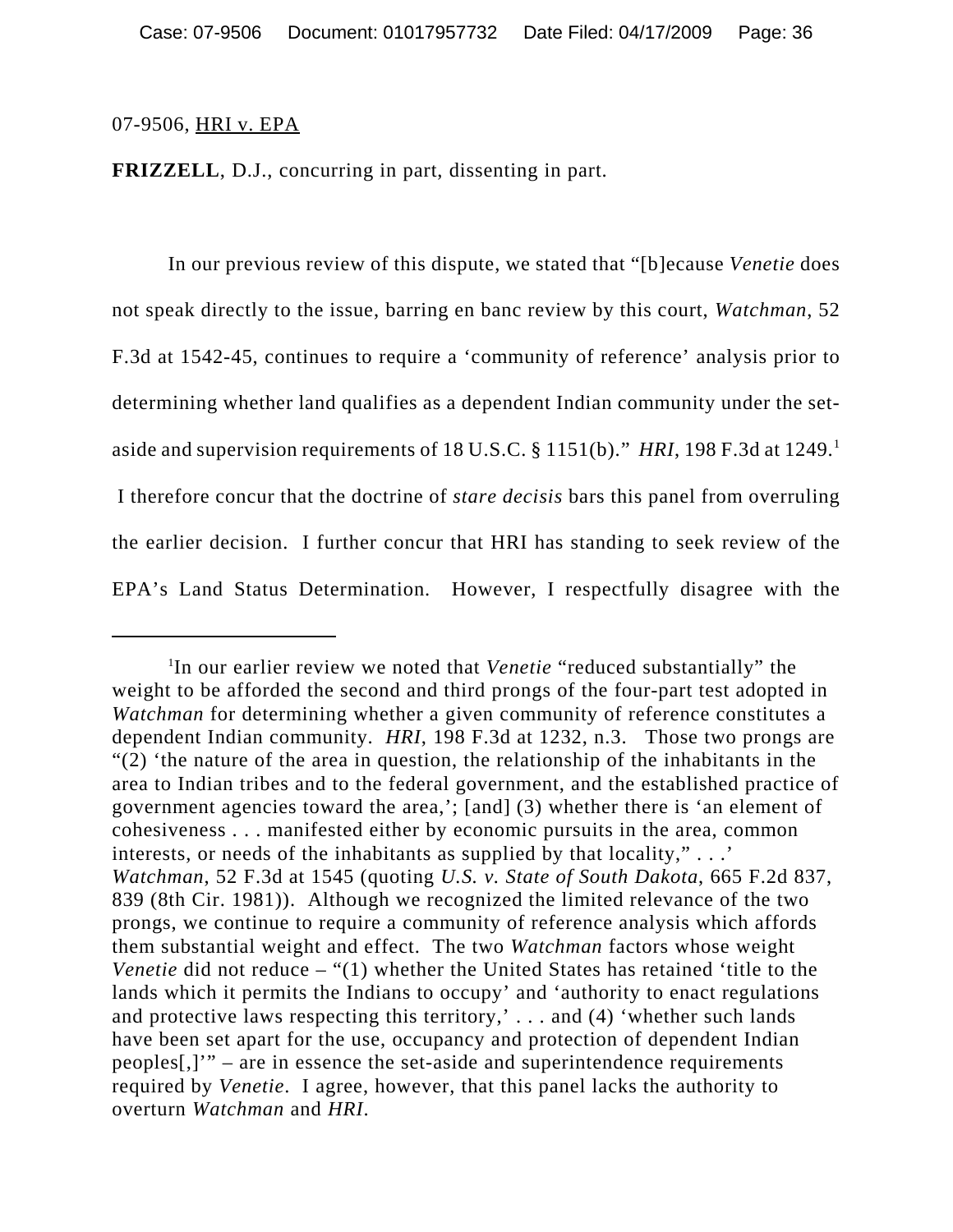majority's conclusion that EPA's land status determination has an adequate basis in law. Because our precedents do not go so far as to hold that uninhabited, non-Indian land holdings outside a reservation or Pueblo can be part of a small Indian community surrounding a Chapter House located over six miles away, the EPA's conclusion that the entire Church Rock Chapter is the appropriate community of reference does not have an adequate basis in law. On that issue, I must respectfully dissent.

As noted in the majority opinion, the land in question is uninhabited and lies outside the Navajo reservation. It is not owned by the Navajo Nation. It is not set aside for Indian use. It is not federally superintended. Petitioner HRI, a non-Indian entity, purchased the land in fee simple from a private company which had purchased the land from the United States.

The land falls within the bounds of the Church Rock Chapter, a political subdivision of the Navajo Nation. *See* 26 Navajo Nation Code § 2(6) (2005). All 56,526.04 acres of land within the Church Rock Chapter lie outside the Navajo Reservation and within the bounds of McKinley County, New Mexico.

The Navajo Nation Council determines the number of certified chapters and the boundaries thereof. The Navajo Nation Code currently provides for a maximum of 110 certified chapters. 26 N.N.C. § 3(B). Additional chapters may be certified upon presentation of evidence of need to the Navajo Nation Council. 26 N.N.C. § 3(C). Eleven of the chapters overlap with the Hopi Reservation because Navajos live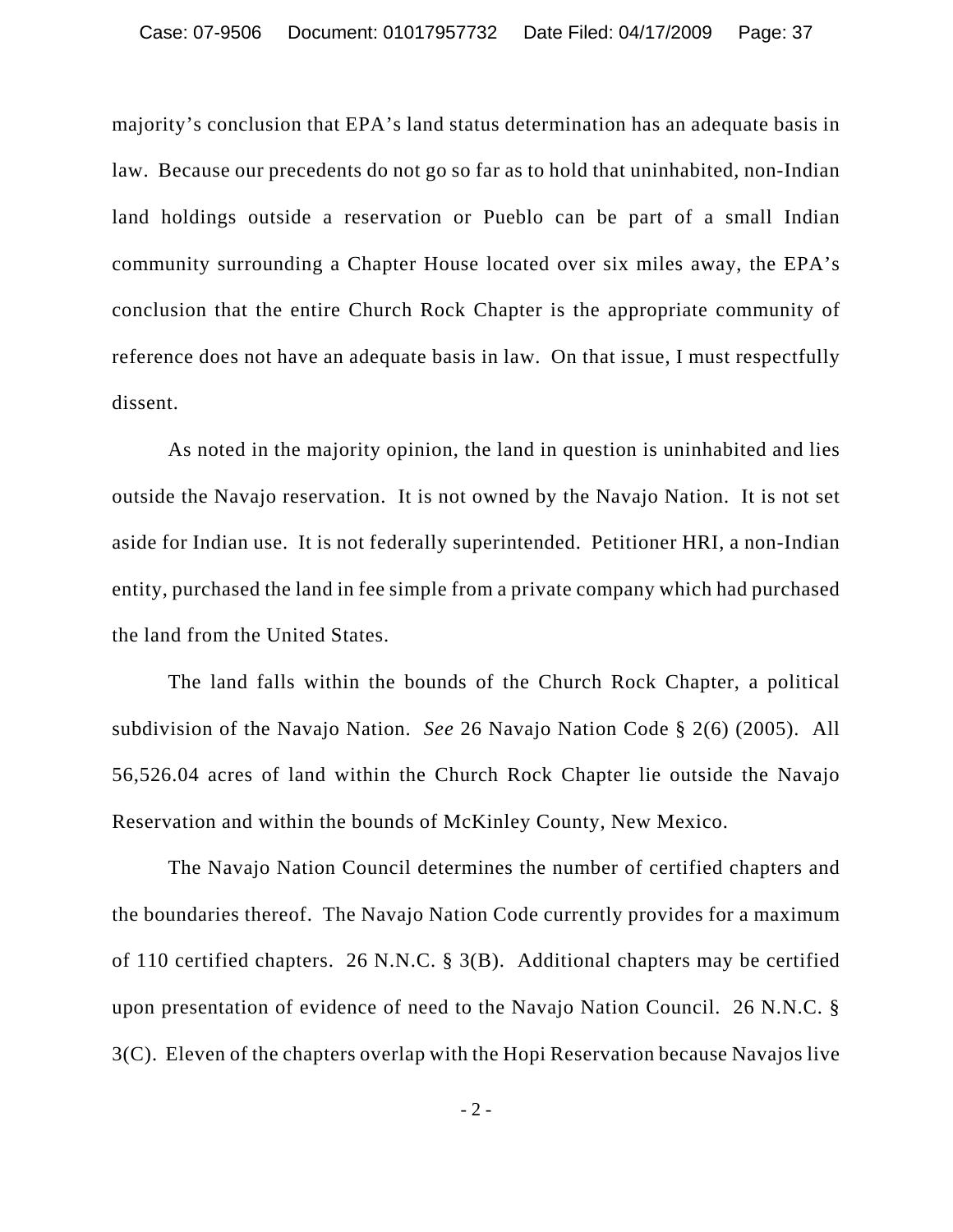on Hopi lands. A chapter, either alone or in conjunction with one to three other chapters, defines a geographical area from which delegates are elected to the Navajo Nation Council. Navajos living within the boundaries of the Church Rock Chapter and the Breadsprings Chapter jointly elect two delegates to the Council. 26 N.N.C.  $§ 10(A)$ . The federal government has no input into the boundaries of the chapters or where Chapter Houses should be located. Boundary disputes between chapters appear to be tribal matters resolved by Navajo Tribal Courts with no involvement by the federal government. *See Sweetwater Chapter v. Teec Nos Pos Chapter*, 2 Nav. R. 13 (Navajo 1979). Certification of chapters and determination of chapter boundaries is performed solely by the Navajo Nation Council, not the federal government. We remanded to EPA to conduct a community of reference analysis prior to determining whether the Section 8 land qualifies as a dependent Indian community. *See HRI*, 198 F.3d at 1249, 1254. On remand, EPA concluded that the appropriate community of reference is the entire Church Rock Chapter. HRI's primary argument is that community of reference analysis does not survive *Venetie*, but we cannot deviate from *Watchman* absent en banc review.

HRI highlights the fact that the Section 8 land is not in close proximity to the Indian community located around the Chapter House, but lies in closer proximity to the 37 sections of land (more than 40% of the Church Rock Chapter) consisting of "rugged mountain ranges, canyons, and highlands" incapable of sustaining a community. As we noted in *Watchman*, "[a] community is a mini-society consisting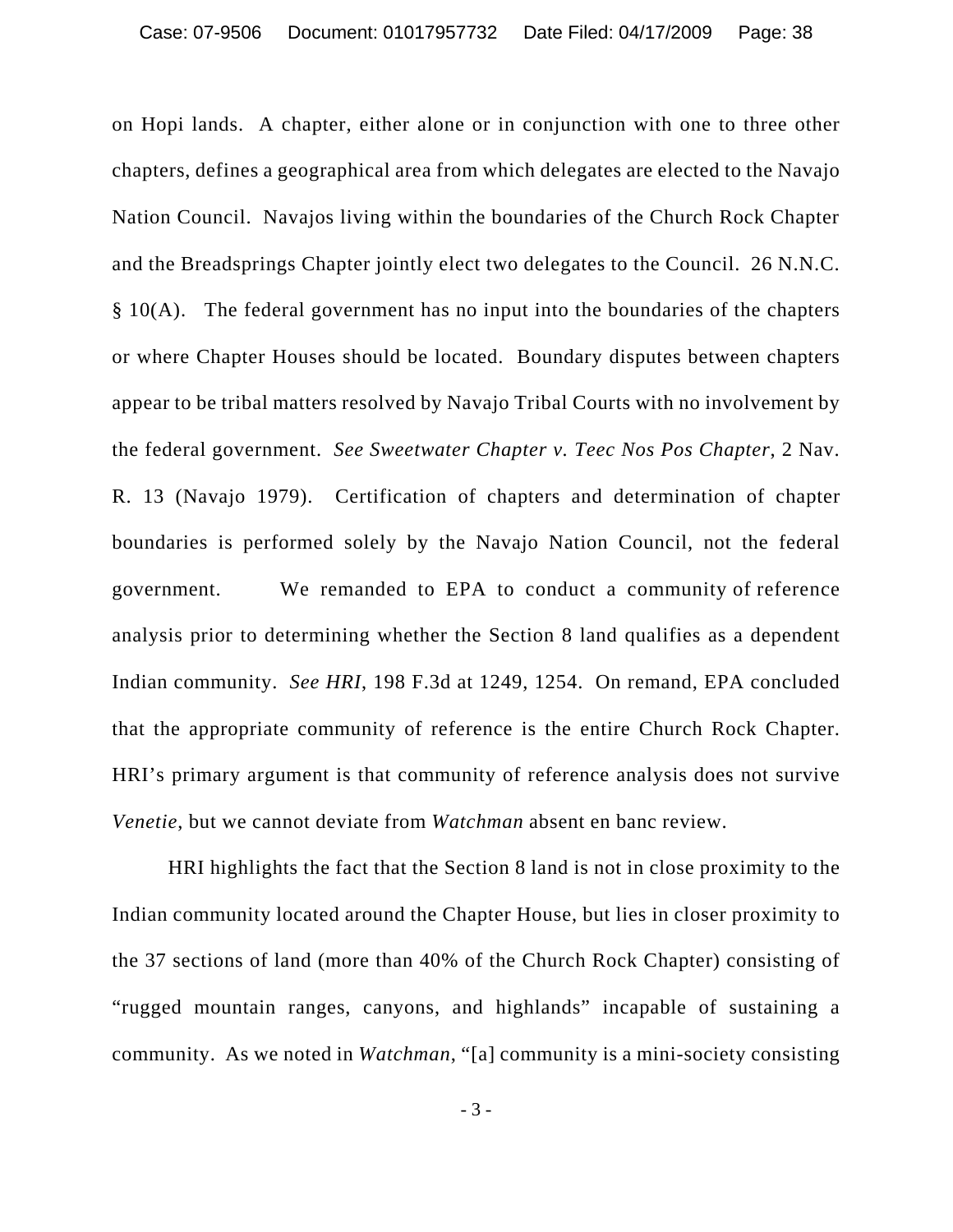of personal residences and an infrastructure potentially including religious and cultural institutions, schools, emergency services, public utilities, groceries, shops, restaurants, and the other needs, necessities, and wants of modern life." *Watchman,* 52 F.3d at 1544. Here, as in *Watchman*, the mine site itself does not contain any of this infrastructure. However, our dependent Indian community analysis requires that we focus not on the mine site alone, but "on the community of reference within the context of the surrounding area." *Id.* In this case, the evidence may support a conclusion that the community surrounding the Church Rock Chapter House is an appropriate community of reference, but not the entire Church Rock Chapter. The record does not support a conclusion that the Navajo community extends so far from the Chapter House, nor that the political boundaries of the entire Chapter should have any meaningful bearing on the community of reference determination. Finally, the fact that the Chapter has developed a Chapter planning initiative and land use plan should not be a factor in determining whether it has the authority and jurisdiction to do so relative to particular parcels of property owned by non-Indians in fee simple. The record reflects that McKinley County, New Mexico also has a Comprehensive Plan, which may or may not conflict with that established by the Chapter.

After concluding that the Church Rock Chapter is the appropriate community of reference to which the two-part *Venetie* test should be applied, the EPA concluded that, because the Church Rock Chapter *as a whole* qualifies as a dependent Indian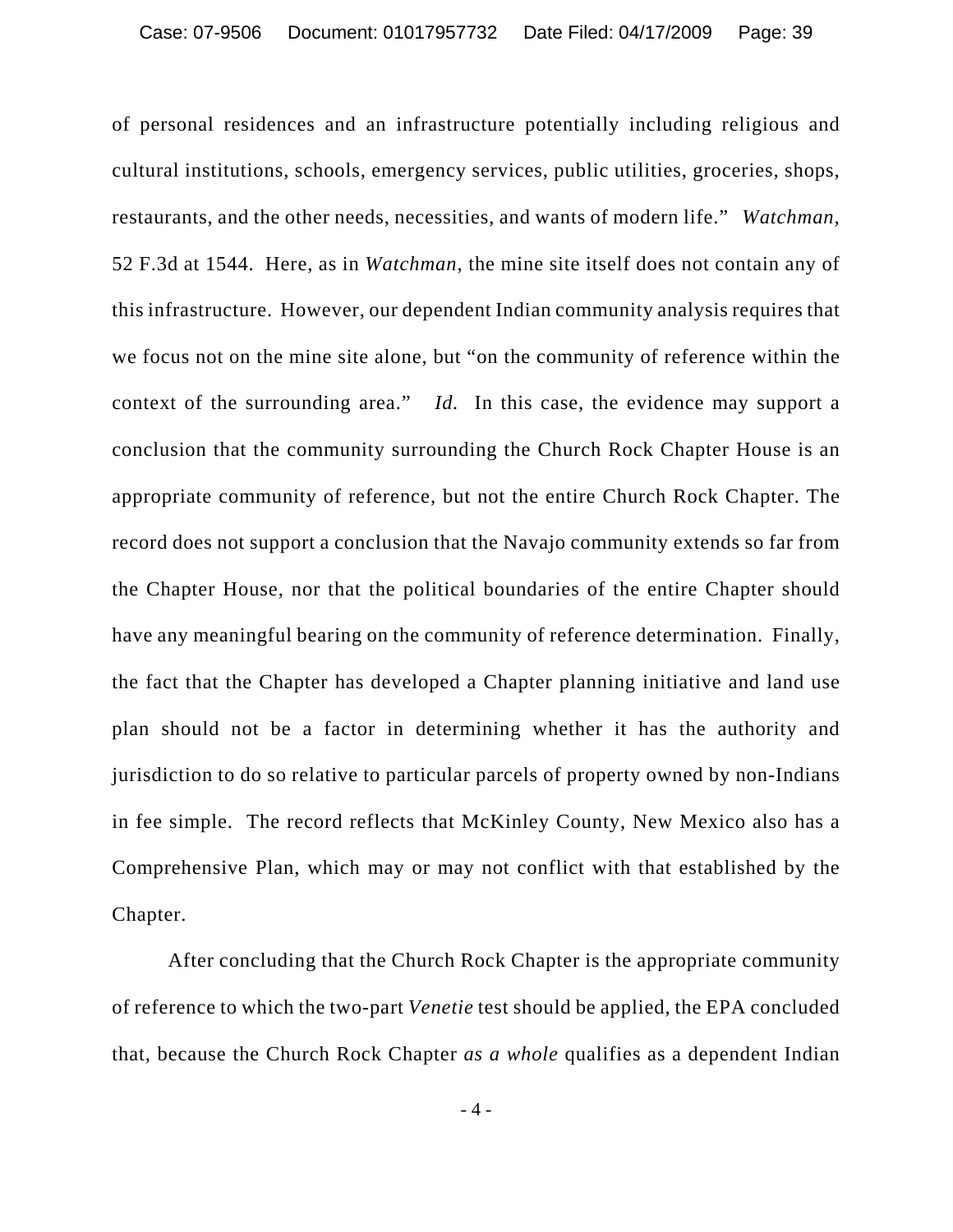community under the federal set-aside and superintendence requirements, the entire Church Rock Chapter – including the Section 8 land lying within – is a dependent Indian community. With today's application of our community of reference test, we take an unprecedented step. Never before has non-Indian fee land outside the exterior boundaries of a reservation or Pueblo been held to be a dependent Indian community. On one occasion, this court ruled that land outside the bounds of a reservation or a Pueblo in the checkerboard area of western New Mexico was a dependent Indian community, but that land had been purchased with Navajo tribal funds, and HRI suggests that the land was titled in the United States.<sup>2</sup> United States *v. Martine*, 442 F.2d 1022 (10th Cir. 1971). In *United States v. Arrieta*, 436 F.3d 1246 (10th Cir. 2006), we held that land within the exterior boundaries of a Pueblo and to which the Pueblo held title is part of a dependent Indian community. As in *Watchman*, the *Arrieta* court examined the entire Indian community, not merely the stretch of land at issue, to ascertain whether the federal set-aside and federal superintendence requirements were satisfied. *Id.* at 1250. The court observed that "[l]and owned by an Indian tribe within the exterior boundaries of land granted to the tribe is necessarily part of the Indian community, even if the state performs some services and maintenance with respect to the land." Because the Pueblo possessed title to the land and the land was within the exterior boundaries of the Pueblo, the

<sup>&</sup>lt;sup>2</sup>Although the court did not address set-aside in its opinion, HRI reports the United States' appeal brief in that case states that "title [was] in the United States (Tr. 89) and on United States land the Indians are permitted to use."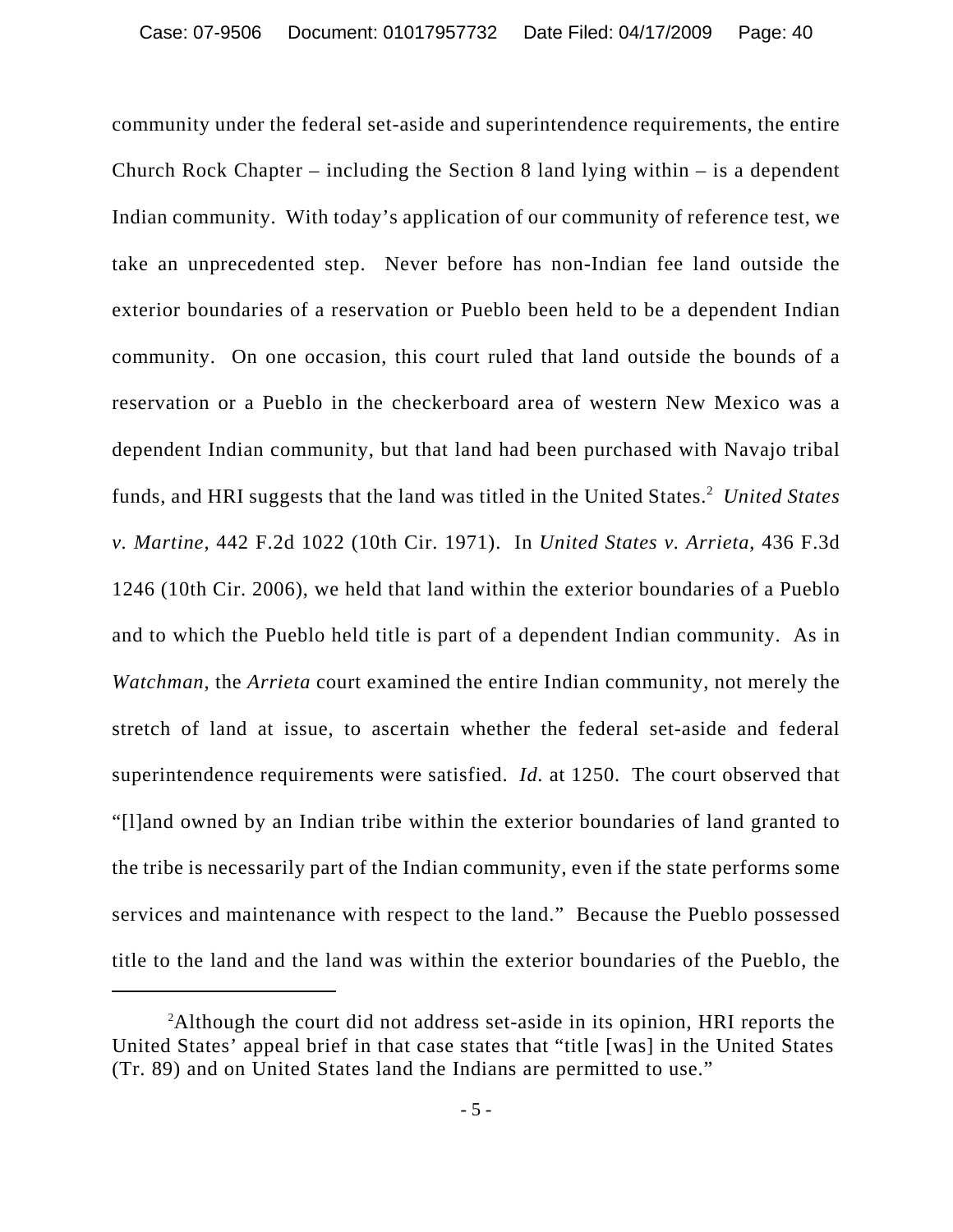court concluded that the land was part of the Pueblo community and therefore subject to federal superintendence.

I must respectfully disagree with the finding that the BIA "superintends the Church Rock Chapter" and with the EPA's determination that "the Chapter is superintended by the federal government." Instead, the federal government owns or superintends a majority of the lands within the political boundaries of the Church Rock Chapter. The distinction is important, as it more clearly specifies the nature of the federal superintendence. Certain properties within the political boundaries of Chapter are federally superintended, but the Chapter itself is not. The Chapter is merely a political subdivision of the Navajo government. The federal government has no input into its boundaries.

One might legitimately be concerned that our application of the community of reference test could be interpreted as permitting the boundaries of communities of reference to be drawn by Navajo legislation defining tribal political subdivisions. As long as a Chapter *as a whole* satisfies whatever percentage of federal set-aside and supervision a federal court deems necessary, tribal law may itself define the boundaries of Indian country outside the Navajo reservation. In addition to the non-Indian land *within* the current boundaries of Navajo Chapters, non-Indian land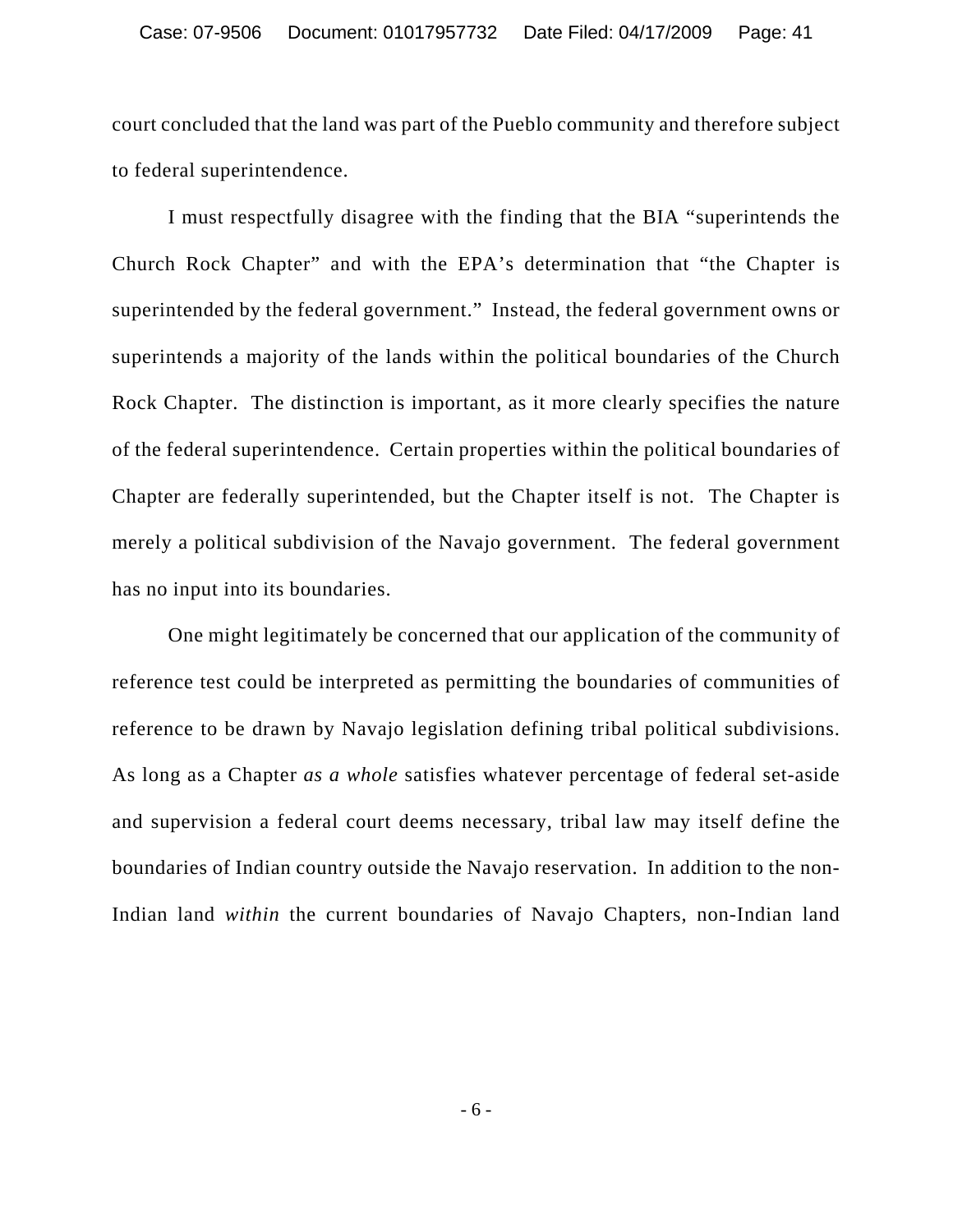currently *outside* the boundaries of those chapters may someday be pulled into the "black hole" complained of by HRI and referenced in the majority opinion.<sup>3</sup>

 Commentators in this area of the law have noted the "difficult question" presented "when land that qualifies as Indian country outside of a reservation is part of a community interspersed with non-Indian land holdings." COHEN'S HANDBOOK OF FEDERAL INDIAN LAW, 2005 Edition, § 3.04[2][c]. In criticizing the Supreme Court of New Mexico for declining to incorporate community of reference analysis into New Mexico caselaw and limiting dependent Indian communities to particular parcels of land that individually meet the set-aside and superintendence tests,<sup>4</sup> the commentators suggest that "a central purpose of the 1948 codification [of 18 U.S.C. § 1151] was to avoid checkerboard jurisdiction. *See Seymour v. Superintendent*, 368 U.S. 351, 358 (1962)." *Id.* at n.429. A closer look at Section 1151 and *Seymour* reveals that congressional avoidance of checkerboard jurisdiction is limited to lands

<sup>&</sup>lt;sup>3</sup>Under tribal law, the Navajo Nation Council may extend the political boundaries of those Chapters lying on the outer fringe of the contiguous region comprising the "Navajo Chapters and Election Communities" (as well as the Ramah, Alamo and Canoncito Chapters, which lie southeast of, and unconnected with, the other Chapters). By virtue of today's decision, if such extensions occur, and if a federal court determines that the Chapter as extended satisfies the requisite percentage of federal set-aside and supervision, it may be possible to extend Indian country onto non-reservation, non-Indian land holdings presently *outside* Chapter boundaries.

<sup>4</sup> *See State v. Frank*, 52 P.3d 404, 409 (N.M. 2002). *See also State v. Quintana*, 178 P.3d 820, 822 (N.M. 2008). The Ninth Circuit also rejected its multi-factor balancing test in favor of the Supreme Court's narrow definition of dependent Indian communities. *Blunk v. Arizona Dept. of Transp.,* 177 F.3d 879, 883 (9th Cir. 1999).